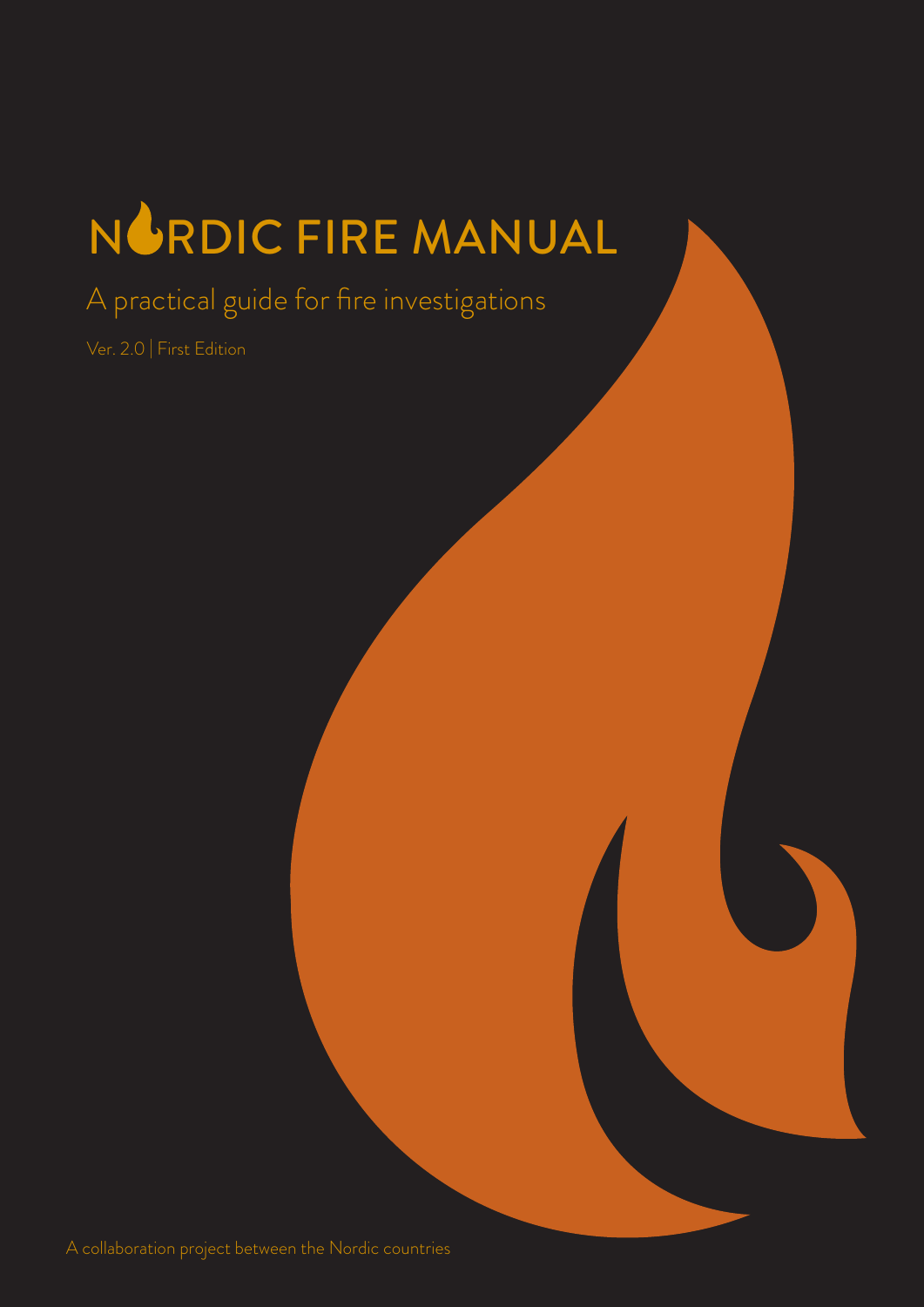## <span id="page-1-0"></span>**PREFACE**

This guide replaces previously published manuals created in 1997-2000 and revised in 2009- 2010. Besides the earlier versions, this guide is also based on ENFSI`s *Practical guide for fire investigators and specialists in fire and explosion investigations*, and is the result of a collaboration of experienced fire investigators from the national forensic units in Finland, Iceland, Sweden, Denmark and Norway. Representatives from the Danish institute of fire- and security technology and Southwest Finlands Emergency Services have participated as well (see attached contact list). The main guide will be in English, though each of the countries will make some national adjustments to their national guides.

The practical guide is for fire investigators and specialists, with recommendations for how to conduct an investigation at the scene of a fire in order to achieve the best possible results. This guide brings together currently available information, and is the result of an extensive study of the best practice applied in the Nordic countries. It should be used in conjunction with other reporting guidelines, and in accordance with procedures required by your national authorities, for instance health and safety instructions.

Each fire presents new challenges, and a fire which initially seems simple, may well turn out to be so complicated that the assistance of a specialist will be needed. It is important that we know our limitations and request assistance from a specialist rather than risk making mistakes and be responsible for a miscarriage of justice or for failing to identify a crime due to an inaccurate or incomplete investigation.

Many years' experience has taught us that, in order to carry out a sound fire scene investigation, we should proceed in a specific order, from the arrival of the first responders to subsequent laboratory analyses. This guide outlines the most important steps that should be taken by the fire investigator in order to ensure that subsequent examinations can be carried out effectively. It is essential that we follow a systematic approach in order to perform our role correctly and safely.

This guide provides information for fire investigators, in order to ensure that pieces of information are not lost. It covers five phases of activity and, for each phase, the role of the fire investigator is explained. The different phases should not be considered independently of one another and, during some investigations, they need not follow in the same order. They are interwoven and the activities of each phase tend to overflow into the next.



People involved in fires and fire investigations belong to one of the three categories of involvement that all take part in determining the origin, cause and development of a fire. The boundaries between the categories are not clearly defined.

| Name              | Definition                                                                 |  |
|-------------------|----------------------------------------------------------------------------|--|
| First responder   | The first official person who responds to the incident                     |  |
|                   | (e.g. police, fire department).                                            |  |
| Fire investigator | People who are called in by the officer in charge of an investigation      |  |
|                   | when the fire investigation is considered to be more complex.              |  |
| Specialist        | People who have special competence or knowledge, combined with             |  |
|                   | specific expertise and experience in their chosen field. The specialist is |  |
|                   | called in by the fire investigator.                                        |  |

Definitions of types of involvement (for details, see *Appendix 2 Investigation phases*)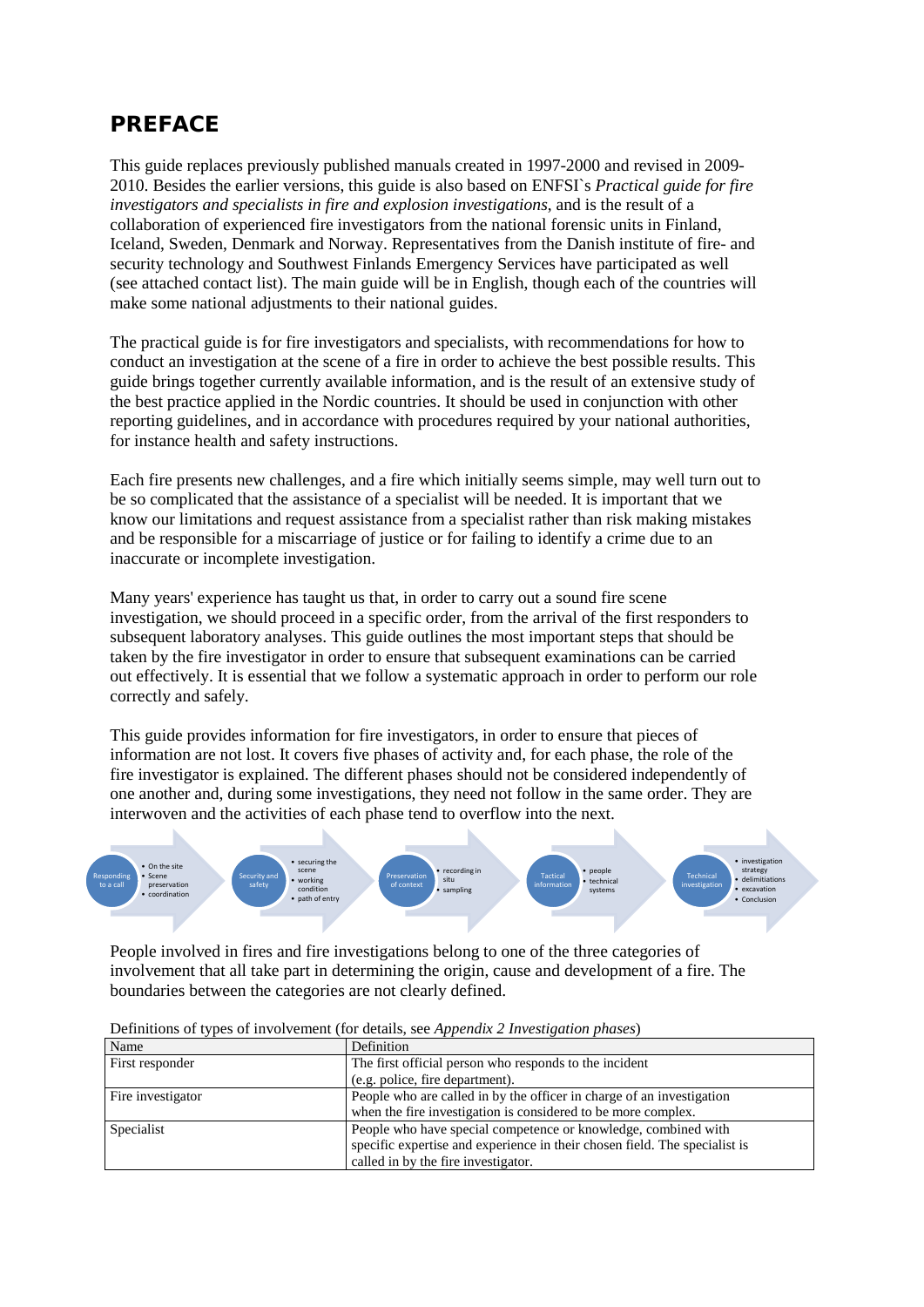### <span id="page-2-0"></span>**CONTENTS**

<span id="page-2-1"></span>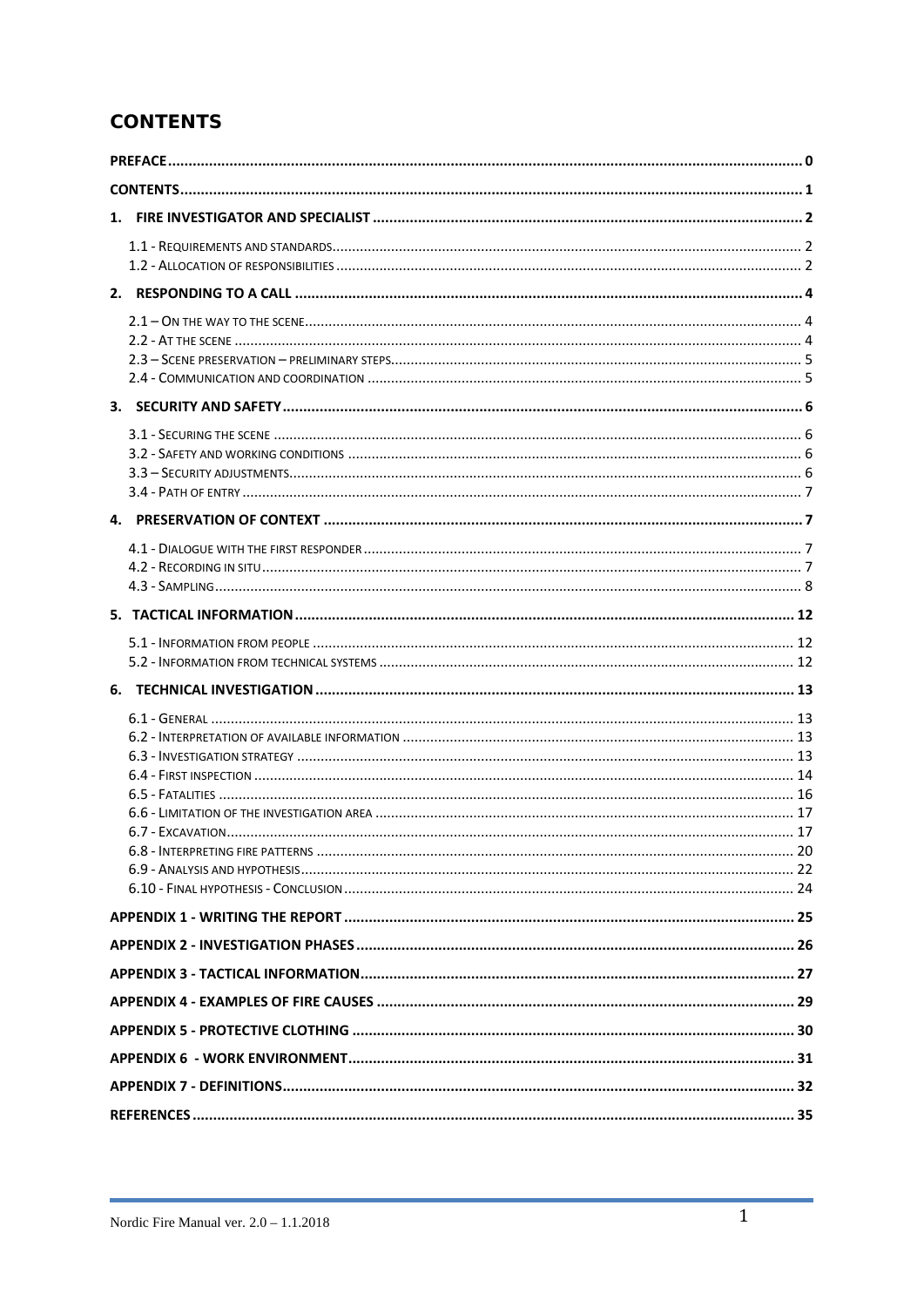# **1. FIRE INVESTIGATOR AND SPECIALIST**

#### <span id="page-3-0"></span>**1.1 - Requirements and standards**

The fire investigator and the specialist must have the qualifications, i.e. relevant education and experience that are relevant to the task at hand. A conclusion will qualify as scientifically established if the fire investigator/specialist can demonstrate that it is the product of sound [scientific method.](https://en.wikipedia.org/wiki/Scientific_method) The scientific method is the process of systematically gathering data, formulating hypotheses and then conducting experiments and analyses to prove or disprove them, see *6.10: Final hypothesis and conclusion.*

#### <span id="page-3-1"></span>**1.2 - Allocation of responsibilities**

All activities - involving scene preservation or the protection/recovery of potential evidential material - should be communicated to the appropriate officer as soon as practically possible. If assistance is required within a given discipline, expert advice must be sought. The following is a list of the kind of expertise that *could be* needed at a fire scene investigation:

- From a forensic laboratory
	- o Chemical analyses
	- o Osteology
	- o Electrical, gas and mechanical investigations
	- o Fire protection engineering analyses
- From the fire and/or rescue service
	- o On-site fire investigation.
	- o Risk assessment of fire spreads
	- o Fire protection engineering analyses
	- o Investigation of heating appliances and chimneys
- From the national safety board (for example electrical and gas safety)
	- o Fire investigation at the scene
	- o Investigation of heating appliances and chimneys
- From a medical examiner or forensic pathologist/odontologist
	- o Identification of bodies
	- o Medical examination of suspects
	- o Determine cause of death
- From the national maritime administration
	- o Risk assessment of fire propagation on ships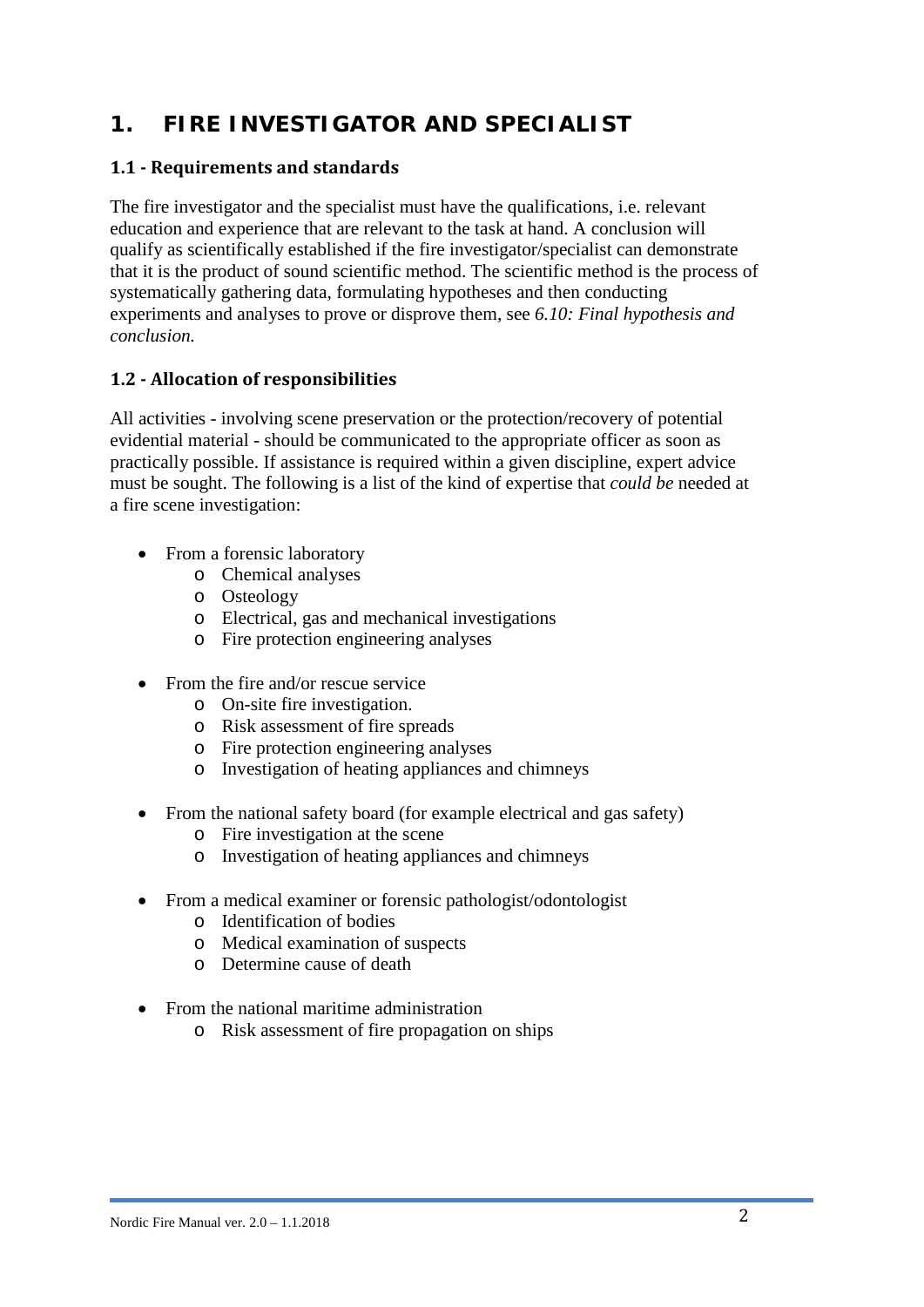A multi-disciplinary approach gives the best results if we want to uncover all available physical evidence, determine the identity of any deceased persons and the origin and cause of the fire.

One or more of the following professionals will often be involved in the investigation of a fire scene:

- Forensic fire investigator
- Forensic electrical engineers
- Local fire department
- Forensic locksmiths
- Forensic motor vehicle examiner
- Representative from insurance company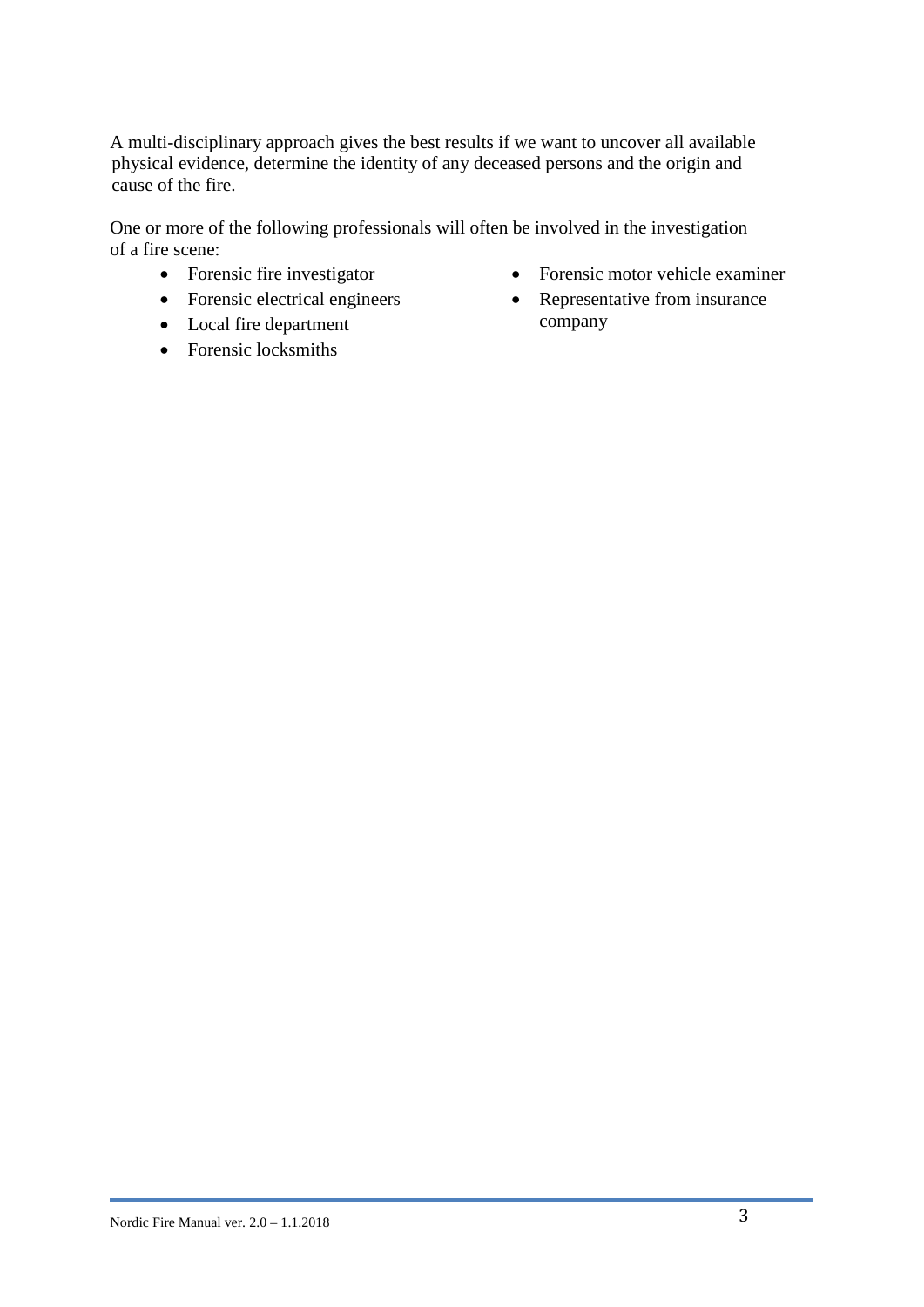# <span id="page-5-0"></span>**2. RESPONDING TO A CALL**

The fire investigators are not normally directly involved in this phase of an incident. They should ideally retrieve a written report from a first responder and liaise with him or her to obtain information, before arriving at the fire scene. See appendix 2: *Investigation phases*.

#### <span id="page-5-1"></span>**2.1 – On the way to the scene**

We request and record information:

- 1) The call-in time of the initial fire report(s) and any information given by the caller(s)
- 2) People present (witnesses, bystanders, reporters, others)
- 3) Vehicles present
- 4) Persons leaving the scene
- 5) Strange activities
- 6) Weather conditions (wind speed and direction, changes in weather).

On our arrival, we record:

- 1) Our own activities (safety assessment, evacuation or rescue of personnel, and fire suppression)
- 2) The activities of fire fighters.
- 3) Contact details of bystanders, particularly if they seem conspicuously interested or behave oddly, or if they have been taking photograph
- 4) Reactions of the owner when he/she arrives

#### <span id="page-5-2"></span>**2.2 - At the scene**

Start collecting information from the rescue service commander and the fire fighters. We often obtain valuable information from witnesses and the property owner. particularly at an early stage. It is important that we secure the electronic logs of alarm systems and CCTV footage, because this evidence may be lost if there is a power failure.

When we arrive at the scene, it is a good idea to sketch a timeline; when the electricity supply was broken, when any explosion occurred, when any window was broken and we photograph and/or video-record any intervention carried out by the emergency services, such as drilling, etc.

We take photographs and make notes as soon as possible. Photographs and notes should cover all angles and aspects of the site, including areas which may not be on fire at the time. We take photographs of firefighting activities, paying particular attention to the location of smoke and flames. Video-recordings are also useful. We need to make sure that recordings are timestamped, and that the camera's (and videorecorder's) clock is correct.

<span id="page-5-3"></span>We should always cordon off the fire site and surrounding areas.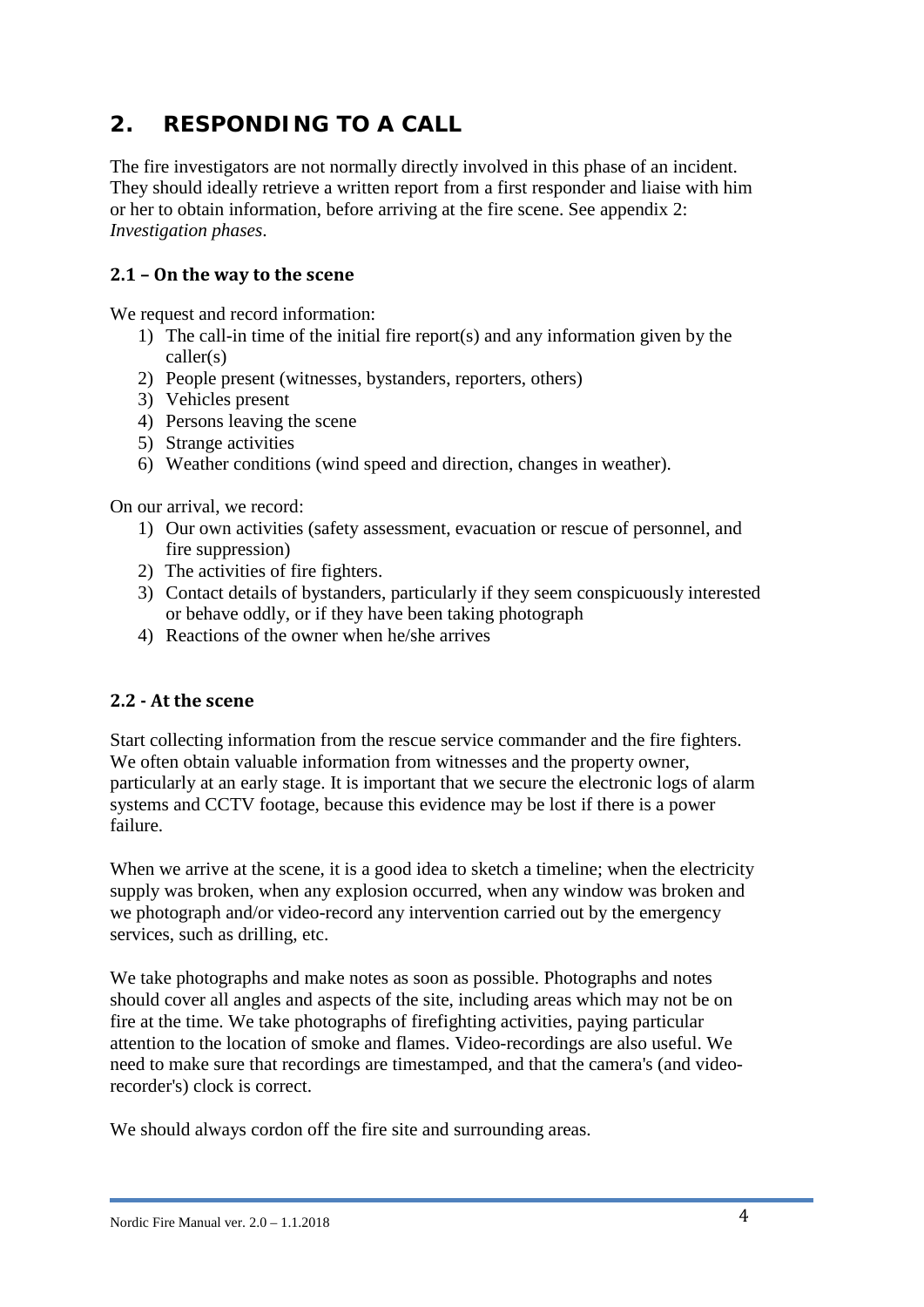#### **2.3 – Scene preservation – preliminary steps**

Any modification to the scene before the arrival of the fire investigators must be recorded and well documented.

It is important for all fire scene investigations that no objects within or outside the site are moved unnecessarily. While it is recognised that fire suppression activities will result in the movement and/or damage of some objects (e.g. doors and windows to gain entry), removal of any objects from the site must be minimised. Any items which do need to be moved or removed should be photographed (with the time and date) beforehand, and the action should be logged.

Some evidence is not always visible to the naked eye (e.g. DNA, foot- and fingerprints) and can have been left at the scene by first responders. Appropriate anticontamination precautions (e.g. the use of forensic scene suits, gloves, masks etc.) must therefore be taken where appropriate.

#### <span id="page-6-0"></span>**2.4 - Communication and coordination**

The first responders and the fire investigators at a scene may contact each others for advice regarding the scene . Such advice may concern what people to speak to and what kind of information will be required at a later stage.

All investigation work at the scene needs to be coordinated with and communicated to all parties concerned.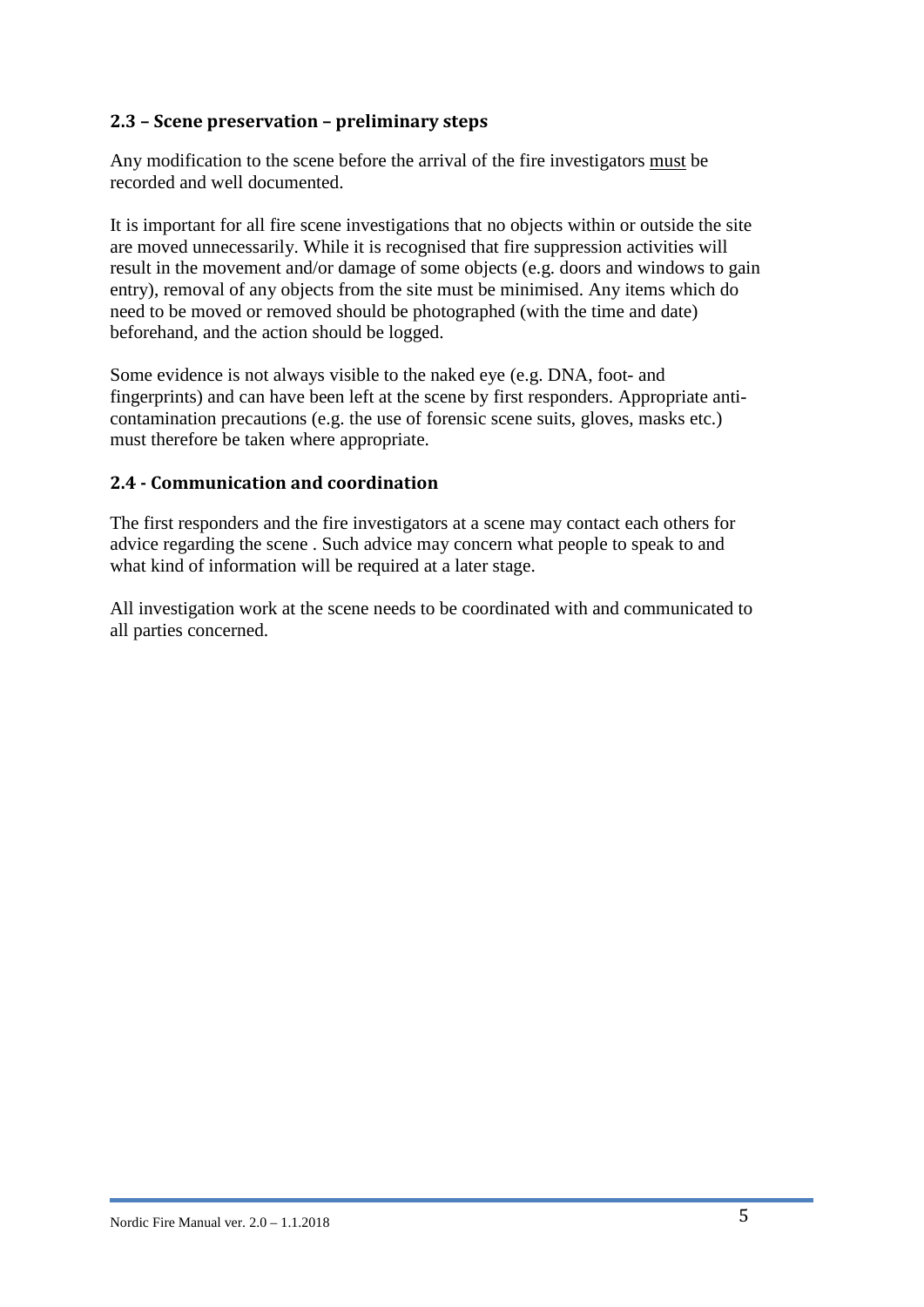# <span id="page-7-0"></span>**3. SECURITY AND SAFETY**

Strict surveillance and security measures must be put in place and maintained before, during and, if necessary, after the fire investigation.

#### <span id="page-7-1"></span>**3.1 - Securing the scene**

In order to ensure the integrity of the scene, we make sure that a sufficiently large area is cordoned off. If this has already been done, we consider whether the cordon needs to be increased or if it can be reduced. We also consider whether to use both an inner and an outer cordon. The outer cordon must be sufficiently large to encompass all areas containing possible evidence. As few (and only authorized) people as possible have access to the area inside the cordon.

#### <span id="page-7-2"></span>**3.2 - Safety and working conditions**

The fire investigators should make their own on-site risk assessments, and should realise that they are responsible for their own safety as well as the safety of those around them. The outside area should be assessed for risks and hazards. These include (but are not limited to) the structural safety of the building (mechanical aspects, electricity, roof, walls, the presence of sharps such as glass or other debris etc.). If necessary, specialist advice should be sought.

An examination may have to be delayed until the structure is deemed safe enough to enter. Actions to make the structure safe may involve supporting or demolishing walls, floors, and/or the roof, use of scaffolding, etc. Sufficient lighting must be available; - ideally battery powered lamps shuld be used. If a petrol/diesel-driven electricity generator is used, we do not refuel the generator at the site, and take care where we place it to minimise potential contamination. We always use disposable gloves (which must be left outside the fire scene).

Risk assessments must be dynamic, and they need to be repeated after any change to the structure.

Other aspects and potential hazards that have to be logged include: information about the mains electricity, the presence of any gases, asbestos, chemical hazards and other aerosols and the risk of secondary explosions. We can get valuable information from the property owner about any potential hazards.

Such information has to be communicated to all personnel on site and to any specialists/experts and others upon their arrival. See also appendix 6: Work environment.

#### <span id="page-7-3"></span>**3.3 – Security adjustments**

Cordoning off the area with tape, alone, is not an efficient way to preserve a scene. Barrier tape will usually keep the general public away, but cannot prevent entry altogether. To this effect, a human presence (police officer or security guard) is needed at the cordon and should be maintained until the examination of the fire scene is complete. If this is not possible, the absence of a 'scene guard' must be recorded.

Ideally, for reasons of health and safety and to help establish a timeline of the events, the person guarding the cordon should keep a scene log, recording the time of entry and exit of all persons to and from the site, including his/her own.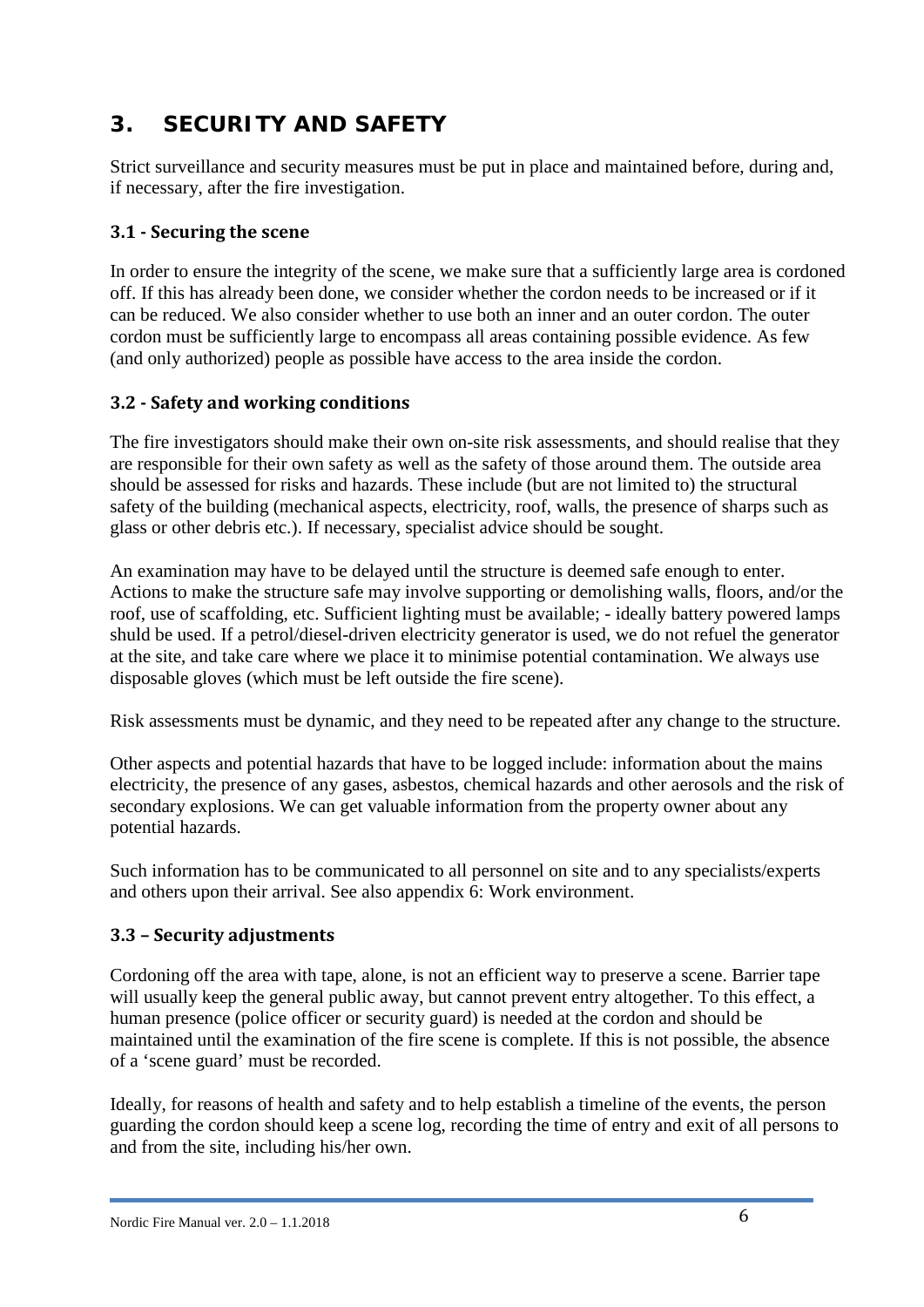#### <span id="page-8-0"></span>**3.4 - Path of entry**

Our access route will depend on the type of incident. However we should decide on a route, before we clear and mark the path. We should make sure this access route is used consistently by all personnel entering and exiting the area.

## <span id="page-8-1"></span>**4. PRESERVATION OF CONTEXT**

#### <span id="page-8-2"></span>**4.1 - Dialogue with the first responder**

The first responder may have contacted the fire investigators before arrival at the scene. We recommend that they try to preserve the fire scene, i.e. the evidence. In some situations, the enquiry will focus on how to move and preserve potential evidence. If any items are moved from their original positions, this must be recorded.

On arrival, the fire investigator should liaise with the first responder to determine whether anything that may constitute evidence has been removed, altered or preserved. It is important for any further investigation that all activities be recorded and that this information be passed on to any subsequent investigator (see appendix 2).

Such information should include:

- Breaking of doors or windows
- General and specific firefighting activities
- Activities after the fire has been extinguished

#### <span id="page-8-3"></span>**4.2 - Recording in situ**

As part of the initial examination of the area, a series of panoramic photographs and/or videos should be taken. In addition, the fire scene should be sketched. Even in rooms that are undamaged, we take photographs and notes.

Exterior documentation should describe landmarks that will help identify the exact location of the fire scene, e.g. adjacent buildings or other structures, and include photos from various angles outside the scene. Images from various viewpoints and series' of sequential photographs can be used to contextualise different areas of the fire scene. A collage of photographs can be useful if a wide angled lens is not available.

<span id="page-8-4"></span>360° photography, drones, 3-dimensional recordings and scanning techniques could be included in the recording process. We must always keep in mind that pieces of forensic evidence may need to be protected and recorded prior to removal, e.g. fingerprints, glass, tool marks, footwear and tyre marks, fibres, blood (including blood patterns), DNA, etc. All photographs taken should be stored in accordance with local regulations and/or national laws.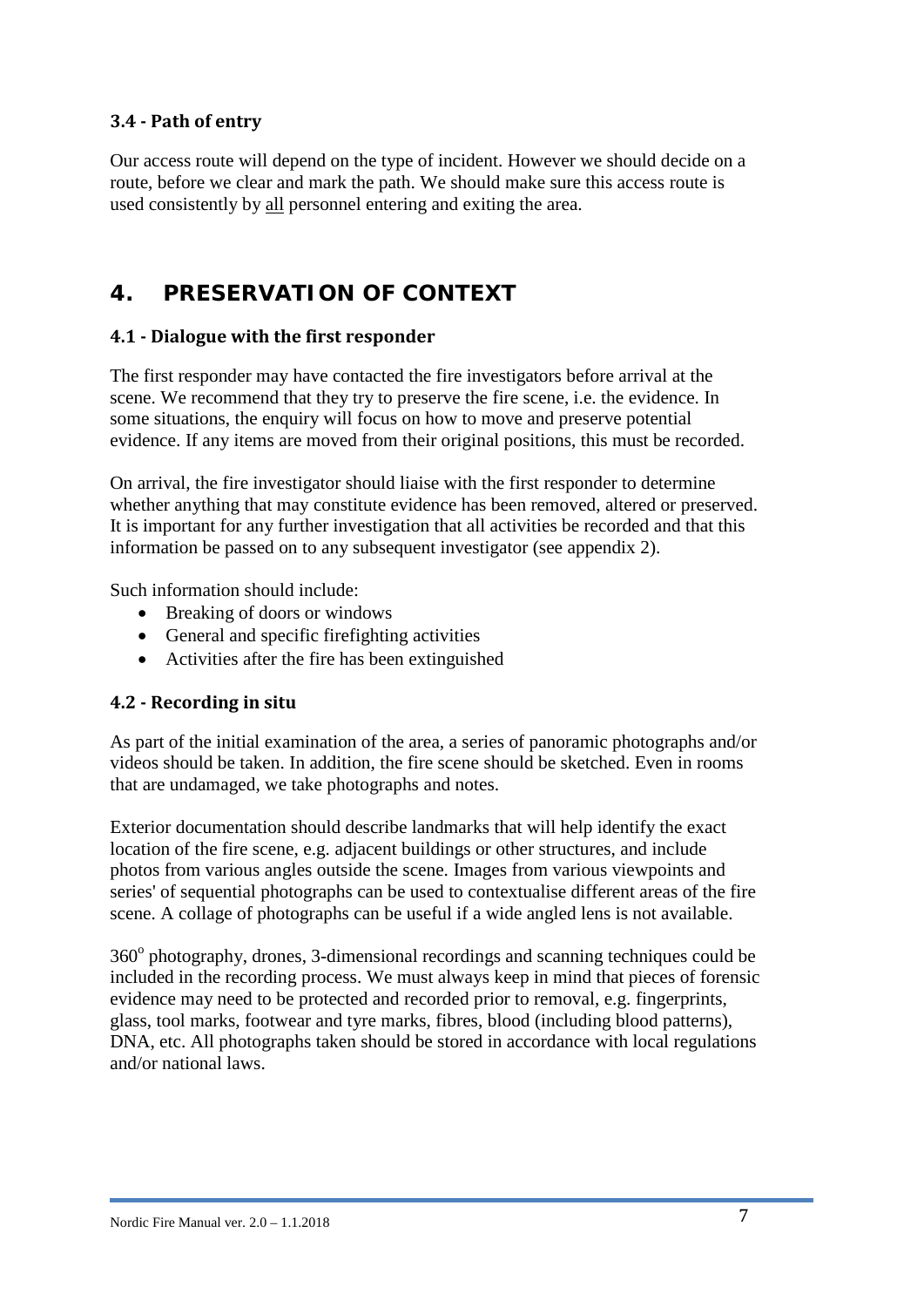#### **4.3 - Sampling**

#### **4.3.1 - Overview**

The technical examination of the fire site depends on preservation of all tracks and objects in and around the area. Evidence should be secured as soon as possible so that traces such as shoe prints, tire prints, cans, etc. are not destroyed or removed.

We should always bear in mind that other forensic investigations may also be needed, e.g. of weapons, fingerprints, fibres, blood etc. All our work should be carried out according to relevant guidelines. Found matches, cigarette butts, candle remains, candle wicks, nightlight (tea light) holders, wick holders etc. near the point of origin may be of interest when the cause of fire is to be determined through hypothesis testing. For specific packaging requirements, we consult the most recent instructions in our jurisdiction. All these activities should be coordinated and documented on the scene.

Samples shall ideally be examined by a certified specialist/expert. We may also need to collect items such as bedding or furniture for examination. It may be a good idea to request advice about what and how much to collect from a specialist/expert. Samples should not be destroyed without authorisation, because they could be required for further examination or use as evidence.

It is important that we promptly secure the electronic logs of burglary and fire alarm systems (smoke detectors). There may also be CCTV footage. Such electronic evidence may be lost if there is a power failure.

For all sample and secured material or effects, we carefully record where it was found. Each object must be labelled with the file number and a unique number. The securing of materials must also be in accordance with the national guidelines. Also see NFPA 921, Ch. 16.

#### **4.3.2 - Ignitable liquids**

Arson often involves the use of accelerants, notably ignitable liquids such as gasoline, white spirit, lighter fluid, heating kerosene and diesel. Bear in mind that although ignitable liquids are detected, this does not automatically mean that the fire was started intentionally. The presence of ignitables may be due to contamination or legal storage, or the substance may have been brought in subsequently.

If there is any suspicion that an ignitable liquid has been involved in the fire, suitable material samples should be preserved in appropriate containers. Samples should be taken:

- From places where the liquid might have been protected, e.g. behind skirting boards, under thresholds etc.
- From the outer edge of a much burned area, floor and wall insulation, cracks in the floor, floorboards etc.
- From items into which liquid may have been absorbed by capillary action e.g. flat surfaces such as table tops or the bottoms of drawers, carpets etc.
- From below windows, both indoors and outdoors.
- From places where the fire pattern indicates that ignitable liquids have been used

Electronic sniffer devices and hydrocarbon dogs can be used to locate the best areas for collecting samples for ignitable liquids.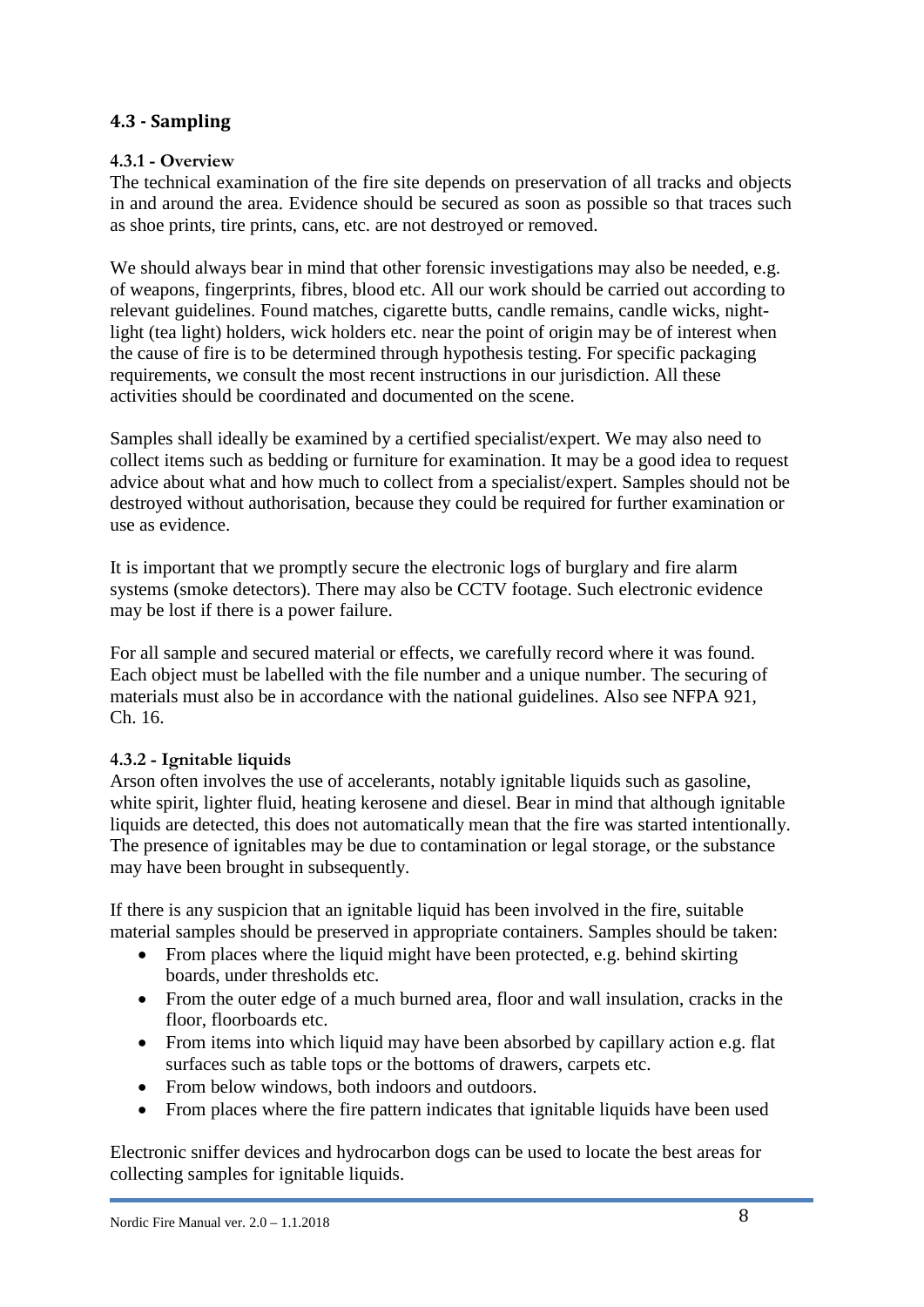It may be appropriate to take a reference sample. Some materials, such as various kinds of plastic foam, rubber mats and ink, may contain substances that resemble ignitable liquids, and need to be compared with reference samples before any conclusion is drawn. To avoid cross-contamination, we carefully clean tools between each sample, and use disposable gloves, changing them as required. We need to be alert to other sources of potential contamination, e.g. petrol-driven machines which have leaked fuel or oil, and additives in some extinguishing foams or waters. For the same reason we are particularly cautious when handling a petrol-driven electricity generator at the scene. We certainly do not refuel it there, and we use disposable gloves that should be kept off the scene.

#### **4.3.4 - Hydrocarbon dogs**

Specially trained dogs can be used to search a fire scene for residues of ignitable liquids. It is important to keep in mind that the dog only gives an indication of where the sample for analysis can be collected. If a sample taken from an area indicated by the dog tests negative, we do not refer to the dog's selection as evidence that there were ignitable liquids at the location. A dog's nose is many times more sensitive than an analytical instrument and can sense amounts that are smaller than what we define as a "positive finding".

If an interpretation of fire damage indicate that the fire has started at a certain place, and the use of ignitable liquids is suspected, samples should be taken and tested, even if the dog has not indicated ignitable liquids. A report should be written for each request to the laboratory, indicating what areas have been searched and the number of secured samples.

#### **4.3.5 - Packaging - ignitable liquids**

Most ignitable liquids evaporate easily. The evaporation time will depend on the substance, the ambient temperature, the surroundings' absorption capacity, and other atmospheric conditions. The samples therefore have to be collected as soon as possible when the scene is safe to enter. Fire residue that is suspected of containing ignitable liquids must be packaged as recommended by the analysing laboratory. We label all samples carefully so that there is no doubt as to where they were collected. If fire debris bags are used, they must not be so full that they cannot be sealed, and must not contain sharp objects that could perforate them during shipment.

We always need to keep in mind the risk of contamination between samples during shipment. If not properly stored, fire debris bags could be contaminated by ignitable liquids in the immediate sorroundings (in a storage room, car or laboratory) even before they are used. One way to store fire debris bags is to put some bags in another bag, which is then heat sealed. To check whether the bags are contaminated, a reference bag can be sent to the laboratory. Clothes from deceased persons and suspects have to be shipped separately.

#### **4.3.6 - Bottles and cans**

The contents of bottles and containers found on the scene need to be sent to a laboratory for analysis. Even a seemingly empty container needs to be analysed since it could contain traces of an ignitable liquid. We need to bear in mind that there may be fingerprints or DNA on the container. Containers with liquid should be sealed and sent as they are, unless the contents are decanted into an appropriate container. If we want only a small sample of the liquid, we use a clean pipette rather than pour the liquid out of the container. To avoid contamination, we sample or decant liquids outside the area of interest.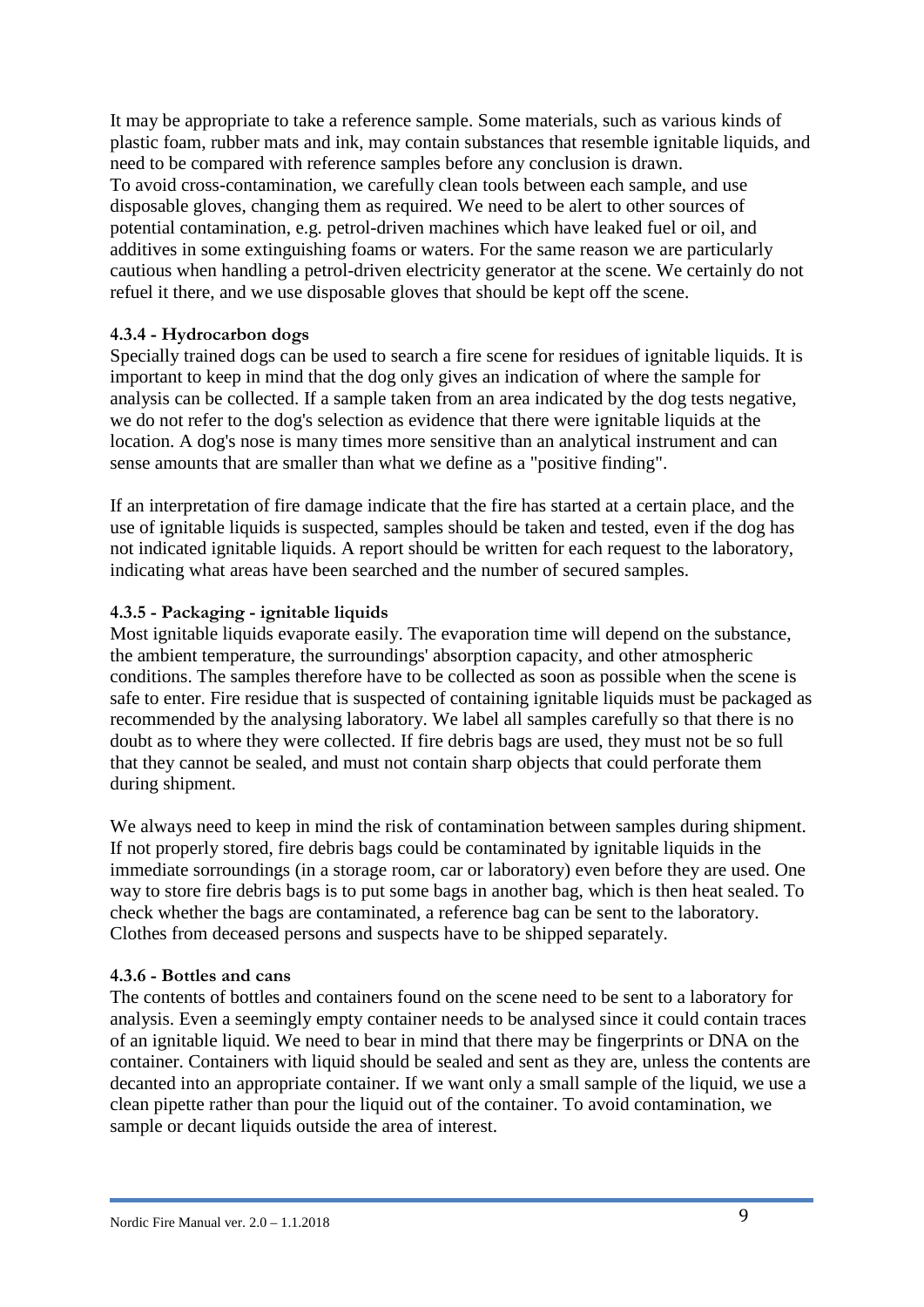#### **4.3.7 - Electrical systems**

At best, a specialist examines all technical systems on site. If this is not possible, specialist advice should be sought. Electrical equipment, in particular, should be examined on site. If objects require further examination in a laboratory, they should first be checked on site by the person who will examine them in the laboratory, or by an electrician with the proper expertise, who can provide a description of the electrical installations and the circumstances surrounding the fire

If electrical equipment, including cables showing signs of short circuiting or arcing, are sent for further examination, they need to be accompanied by photos or sketches, taken before they are dismantled and packaged. The photos or sketches should clearly show the extent of the damage around the equipment. The following can also be useful; drawings of the electrical installations, information about any operational problems, about whether the equipment was being used during the fire, or about when it was last used, as well as about any bypassed fuses and circuit breakers.

If an examination is needed of, for example, circuit breakers or electric switchboards, etc., and if they are heavily damaged by fire, they should preferably be recovered together with a portion of the substrate to which they are attached (the wall, the floor etc.). We make no attempt to separate the one from the other, and we indicate the orientation (up/down). The positions of switches, thermostats etc. must not be changed. In the case of electrical appliances, such as dishwashers, washing machines, cookers, coffee machines, we submit the whole apparatus without touching switches etc. If the appliance is plugged in, we take the plug as well.

#### **4.3.8 - Living People**

The officer in charge of an investigation will need to decide whether to search for evidence on a suspect. The fire investigator and the specialist should be able to offer advice about evidence recovery and packaging. A suspect's clothing and shoes should be seized and packaged with a view to preserving any ignitable liquid traces as soon as possible. Clothing and shoes may need to be inspected under a microscope if we are to determine whether they have been subjected to flame-wash or high temperatures, so the entire garment should be brought in if possible. The samples are transported and packaged depending on the nature of the required lab tests. Moreover, if samples from hands are required, we need to use suitable gloves or absorbent material, depending on the procedures of the analysing laboratory.

Burns on a suspect's body should be documented with photographs. A medical examiner inspects the suspect as soon as possible to check for burns and to see whether the hair on his/her hands or head, or his/her eye-brows, eye-lashes or beard are scorched. Samples may be taken for further examination.

Other forensic evidence that may need to be preserved includes glass fragments, fibres, blood and other biological evidence.

#### **4.3.9 - Documents**

If we need to seize documents found during an investigation, we carefully place them between stiff sheets of cardboard and use suitable packaging. Damp material should be sent for examination as soon as possible.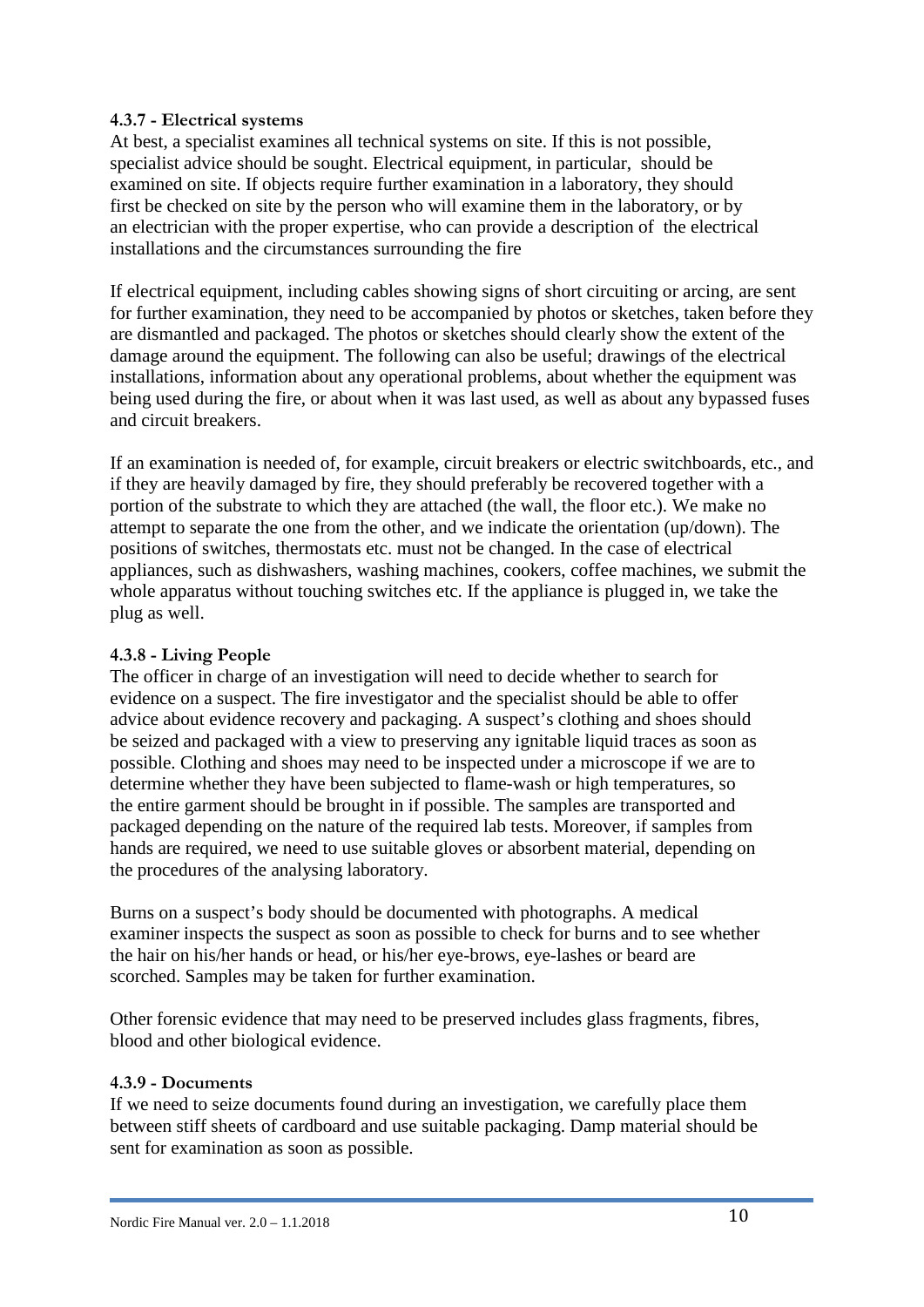#### **4.3.10 - Biological and chemical spontaneous combustion**

If we suspect that spontaneous combustion started the fire we need to take samples from the point of origin and also from less damaged areas where there might be selfcombustible material. We may want to contact a specialist for further advice or to request reference samples and additional tactical information.

We need to find out and record what working procedures were normally followed, and deviations from or changes to them. If there are undamaged remnants of a recently applied product, we take samples for further examination. What temperature was the product normally exposed to? Where there any strange smells before, during or after the fire? Samples of substances suspected of causing chemical spontaneous combustion must be packed in fire debris bags. If biological self-ignition is suspected, the samples need to be preserved in paper bags in a cool (preferably refrigerated) place until they can be submitted for examination. Such an examination should be conducted as soon as possible, since biological (e.g. bacterial) conditions in such samples tend to change.

#### **4.3.11 - Packaging and removal of fragile items**

If items need to be removed from the fire scene immediately or are likely to become damaged, their original positions should be photographed and documented. We need to show the exact location of each item in the building, vehicle or area from which the item was taken. Sampling should be carried out as described in Chapter 4.3

Once removed, the item needs to be packaged appropriately and disturbed as little as possible. It has to be stored carefully before being signed over to the laboratory, so as to be subjected to a minimum of damage and contamination.

#### **4.3.12 - Maintenance of sampling equipment**

Each country will have established detailed instructions about the maintenance of sampling equipment, including when and how to clean it, and when to use only disposable gear. The manufacturer must specify product lifetime and recommended cleaning schedules.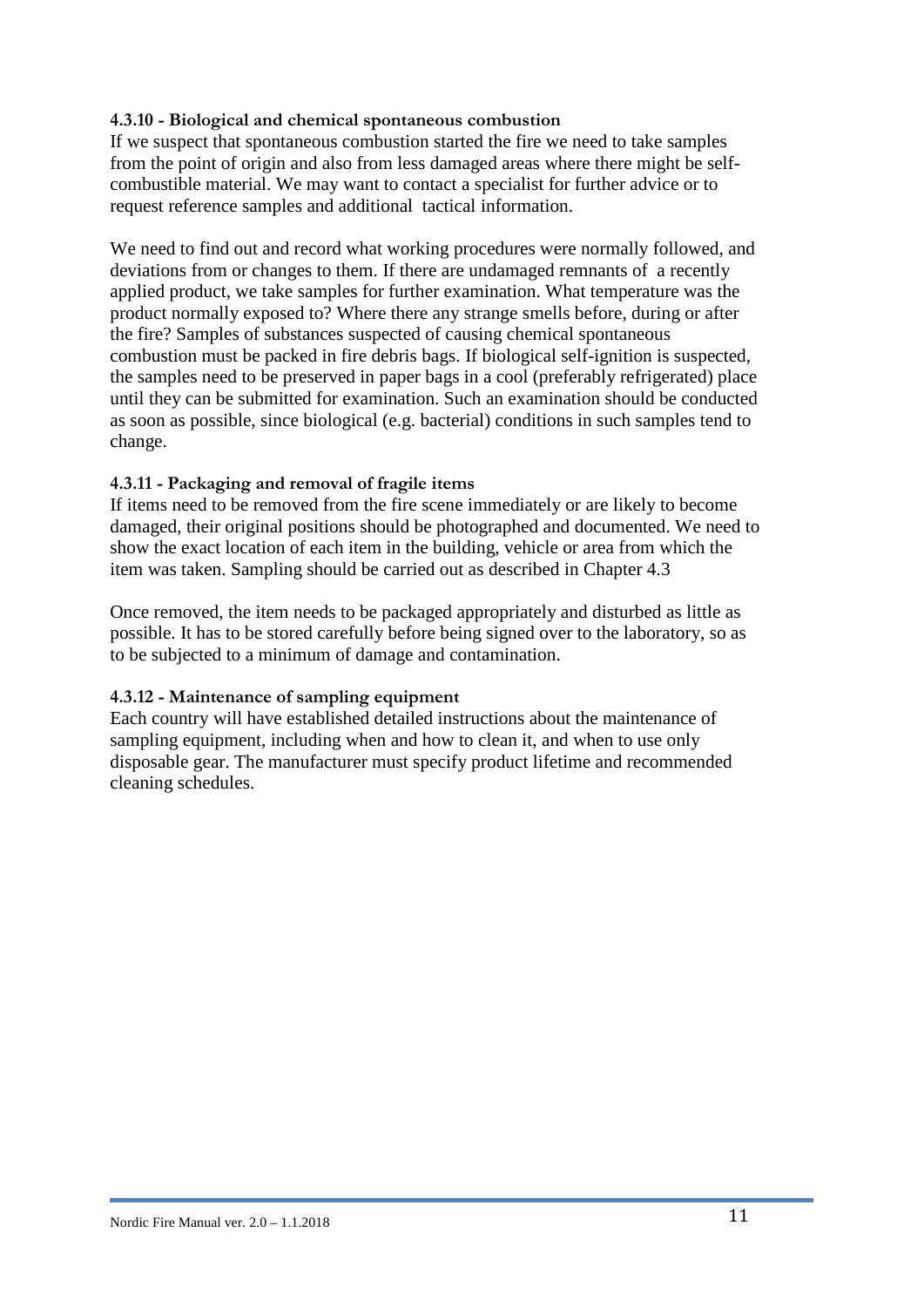# <span id="page-13-0"></span>**5. TACTICAL INFORMATION**

At the site, the fire investigator or specialist might encounter one of two situations :

- 1. Fire propagation has been limited, and it is therefore quite easy to locate the origin of the fire.
- 2. Property has been severe or completely destroyed. Extensive excavation may be required to determine the origin of the fire.

The information gathered by e.g. the police officer, the fire department and the first responder will be of use in both of these scenarios.

Tactical information can be grouped into two categories: information from people and information from technical systems. See *Appendix 3 Tactical information*.

#### <span id="page-13-1"></span>**5.1 - Information from people**

We read the report written by the first responder. If it has not been completed, we try to obtain what is missing, such as photographs, videos and/or plotted sketches (made with, for instance, a whiteboard plotter). Additional enquiries should be recorded. New questions tend to arise in the course of an investigation. It is therefore a good idea to invite the rescue service commander and fire fighters to return to the scene of the fire, and discuss their observations and actions with the fire investigator.

It is important to obtain information from the property owner and/or the last person that was present before the fire started. It may also be useful to make enquiries among witnesses, and ask whether they have any pictures or videos from before or at an early stage of the fire. Social media can also be an important source of information. And of course, we draw up a timeline for what happened before, during and after the fire.

#### <span id="page-13-2"></span>**5.2 - Information from technical and electronical systems**

Is there any technical system that can provide information ? Is it connected to a remote call station ? Logs from call stations might include data from individual detectors, that can help the investigator map the spread of the fire. Some information may be timedependent. Recovery of CCTV footage and information from alarm-systems needs proper authorisation. Some examples of information from technical systems:

- Drawings and plans of gas pipelines and storage, electrical grids, structural information about the building.
- Details about specific electrical devices or appliances
- Process information and standard operation procedures
- Alarm logs, maintenance logs, power consumption logs, internet logs etc.
- Licences and manuals about equipment
- <span id="page-13-3"></span>• Regulations and standards (new, old)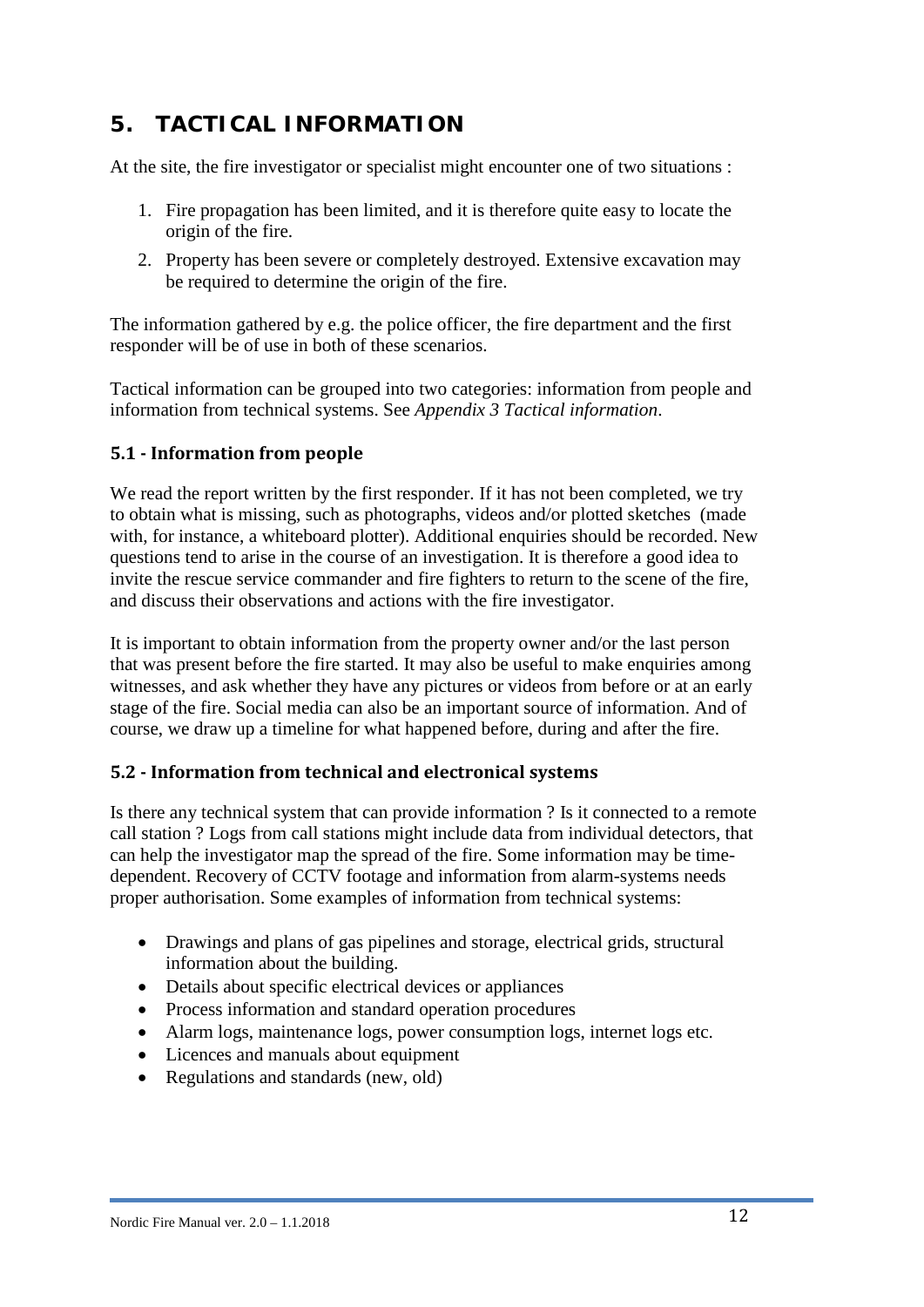# **6. TECHNICAL INVESTIGATION**

#### <span id="page-14-0"></span>**6.1 - General**

A risk assessment for personal safety will always be performed before the examination is launched.

An inspection of the site should be carried out after the fire has been extinguished and the work environment is safe. The whole area must be inspected, and the fire damage as well as the fire pattern is assessed and observed before any fire debris is moved.

As part of the initial on-site examination, we take photographs and, if it seems advisable, make video recordings. Correct documentation and photography is essential. Multiple views and sequential photographs from several angles can be used to highlight different areas of the scene (for details se Chapter 4.2: *Recording in situ).*

Documentation should also include a log of our observations and actions. All these documents should be signed, dated and stored in accordance with local regulations and national laws, so that they can be retrieved and reviewed at a later date.

#### <span id="page-14-1"></span>**6.2 - Interpretation of available information**

During a fire investigation we have two primary goals. We want to determine:

- $\triangleright$  the point/area of origin (where the fire started).
- $\triangleright$  the cause of the fire.

All technical investigations should primarily consider the physical evidence. We should treat witness information with caution as it could be incorrect or misleading.Was it really possible for the witness to observe what he claims to have seen from where he or she was standing?

To optimize the quality of his/her interpretation, the fire investigator will apply scientific method in combination with (when called for):

- examinations of the fire scene
- validated analyses
- triangulation of technical methods (e.g. hydrocarbon dogs, lab tests, fire experiments)

#### <span id="page-14-2"></span>**6.3 - Investigation strategy**

An investigation plan is made as early as possible. It is of the essence that we are familiar with all known circumstances relating to the fire before we enter a burnt structure. We request this information from the first responder(s), fire fighters etc. Starting with insufficient information tends to yield poor results and accidental destruction of evidence. See *Appendix 2: Investigation phases.*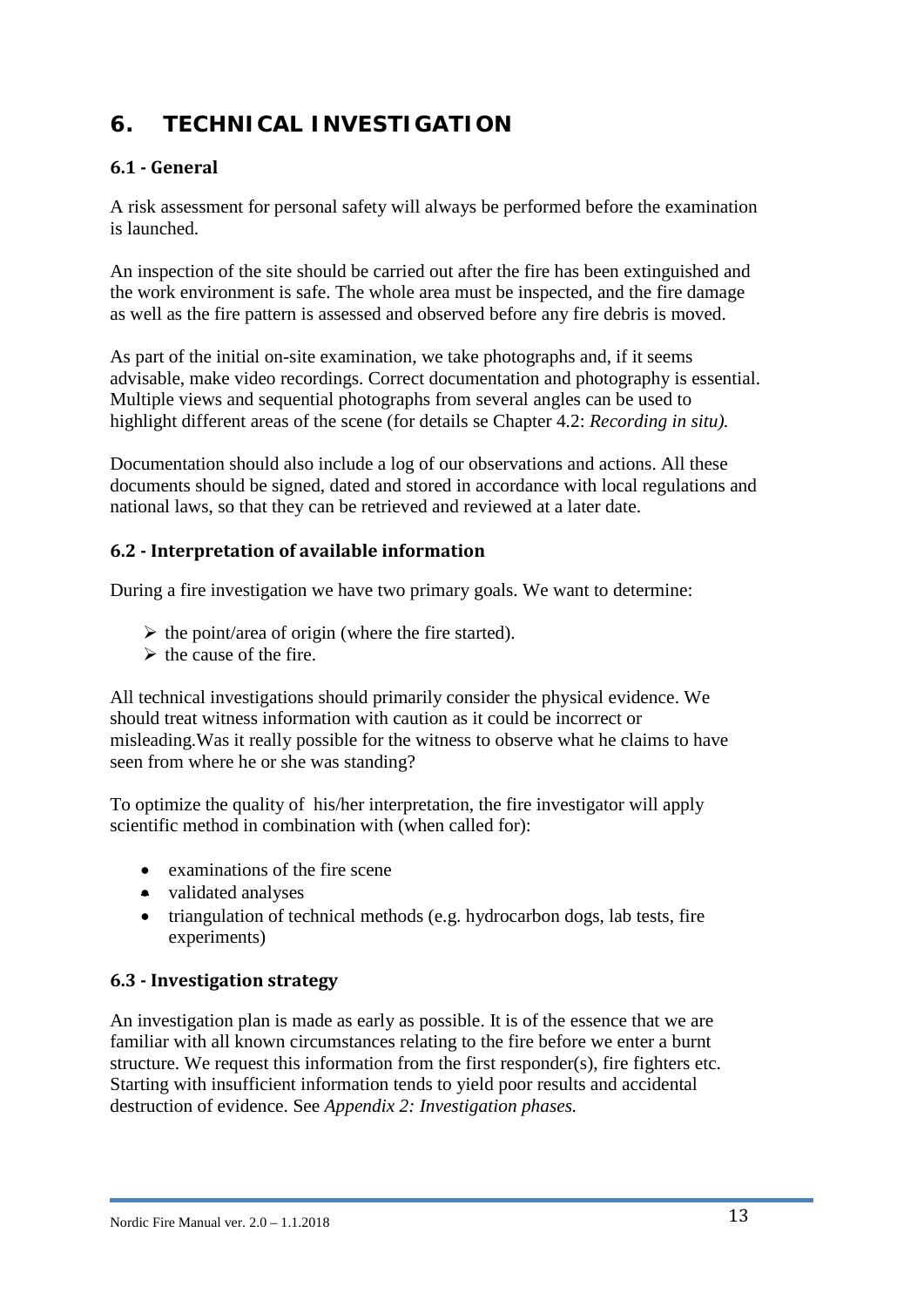It is highly advisable to work in teams. The size and configuration of each team will depend on the nature of the site. At least two fire scene investigators should be present on the site itself, so that they can support one another and prevent one another from taking a subjective approach. They have to be comfortable with the kind of work they are carrying out and should call for assistance if necessary.

Fire investigation is a scientific process in which a systematic approach is taken to answer specific questions relating to the fire, its development and its cause. It is carried out by means of detailed examination of the site, and collection and recording of data. The information gathered is analysed on the basis of the investigator's knowledge, experience and expertise. The investigator will develop multiple hypotheses. It should be possible to test these hypotheses and they should be robust. The outcome must be an accurate understanding of the origin, cause and spread of the fire.

A fire scene investigation must cover the following points:

- Establishment of the seat of the fire WHERE
- Establishment of the fire's cause WHAT
- Establishment of the fire's development HOW and WHEN

The technical investigation focuses on the above and contributes knowledge, if possible, to the tactical investigation, i.e. WHO and WHY (the motive).

#### <span id="page-15-0"></span>**6.4 - First inspection**

To form a picture of how a fire started, we need to get an overview of the area as soon as possible.

Our first inspection should give us a rough idea of where the fire started. Here we must emphasize that our first impression is preliminary only, and serves as a basis for deciding where to perform the first excavation. If we determines where the fire started already at this stage, we will do so only on the basis of information from the extinguishing phase in combination with testimonies from witnesses and our own initial observations. So it is important not to be too specific and to keep an open mind. It is far too tempting to rely on a idea, and to continue defending it throughout the investigation.

It may be easier to see how the fire spread and where it penetrated through the roof from a higher vantage point. A higher vantage point can be obtained with a drone camera, lift etc.

We try not to move anything when we study the damages and fire patterns (see NFPA) 921, Ch. 6).

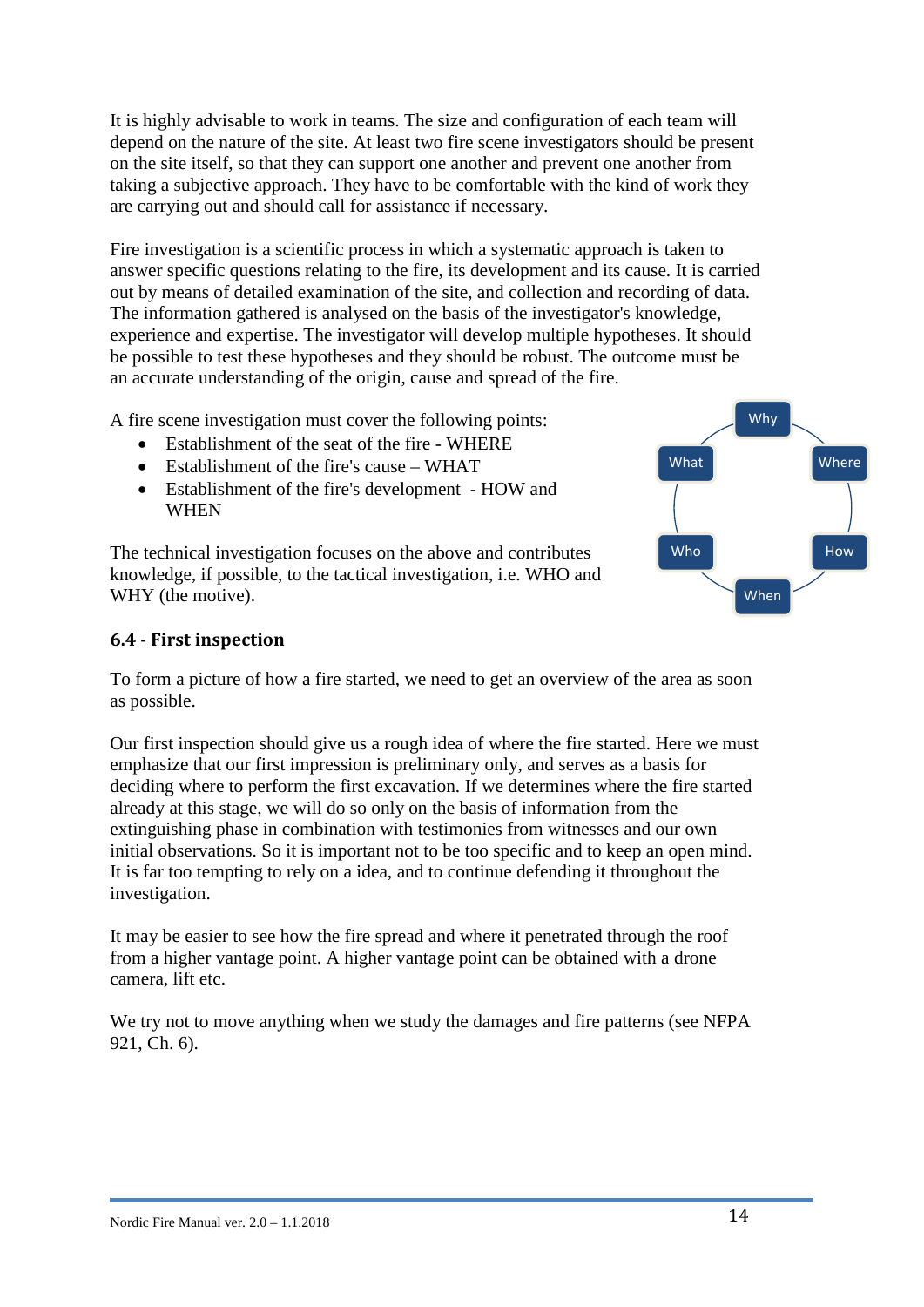

#### **6.4.1 - Surroundings**

We start our inspection from the outside, e.g. access roads and buildings with no fire damage, looking for forensic evidence and paying particular attention to traces that can easily be destroyed. Garages, neighbouring garbage cans, storerooms and cupboards used for cleaning materials should be checked for ignitable liquids. Can any objects of interest, such as petrol cans, bottles and matches be found close to the property? Clues as to the identity of the perpetrator are often found outdoors, for instance shoeprints or tire marks. If there are such marks, we need to rule out that they were left by firefighters, police officers etc.

We keep in mind that the purpose of the fire may have been to cover up a crime.

#### **6.4.2 – Exterior of the building**

- Which facade has been most damaged by the fire?
- What can the outer wall or roof above the windows and doors tell us? Is it covered in soot or has the soot been burnt away? (Soot can burn at high temperatures).
- Which windows have V-patterns above them and what do they tell us? Normally, the fire damage or soot pattern above a window will take the form of a 'V' spreading upwards from the window.
- Could the wind, the construction or the fire fighters have affected the signs left by the fire?
- Do the signs suggest that the fire damage has been caused by a fire inside or outside the property?
- Are there traces of soot pressed out of vents or other openings? This may indicate high pressure caused by fire starting in the room inside.

As we study the burn damages to the building, we begin formulating working-hypotheses by asking whether the fire started inside or outside. And if the fire started inside, on what floor did it start and in what room, and so on.

#### **6.4.3 - Interior**

It is important to inspect undamaged rooms as well, in order to find and collect forensic clues. Are there any signs of a fire in other places than close to the point of origin:

- How has the fire damaged the walls, ceilings, floor?
- Are there any signs of attempts to start a fire elsewhere?
- How is the fire damage to inventory?
- How has the fire spread?
- What is the fire's lowest point, and what caused this?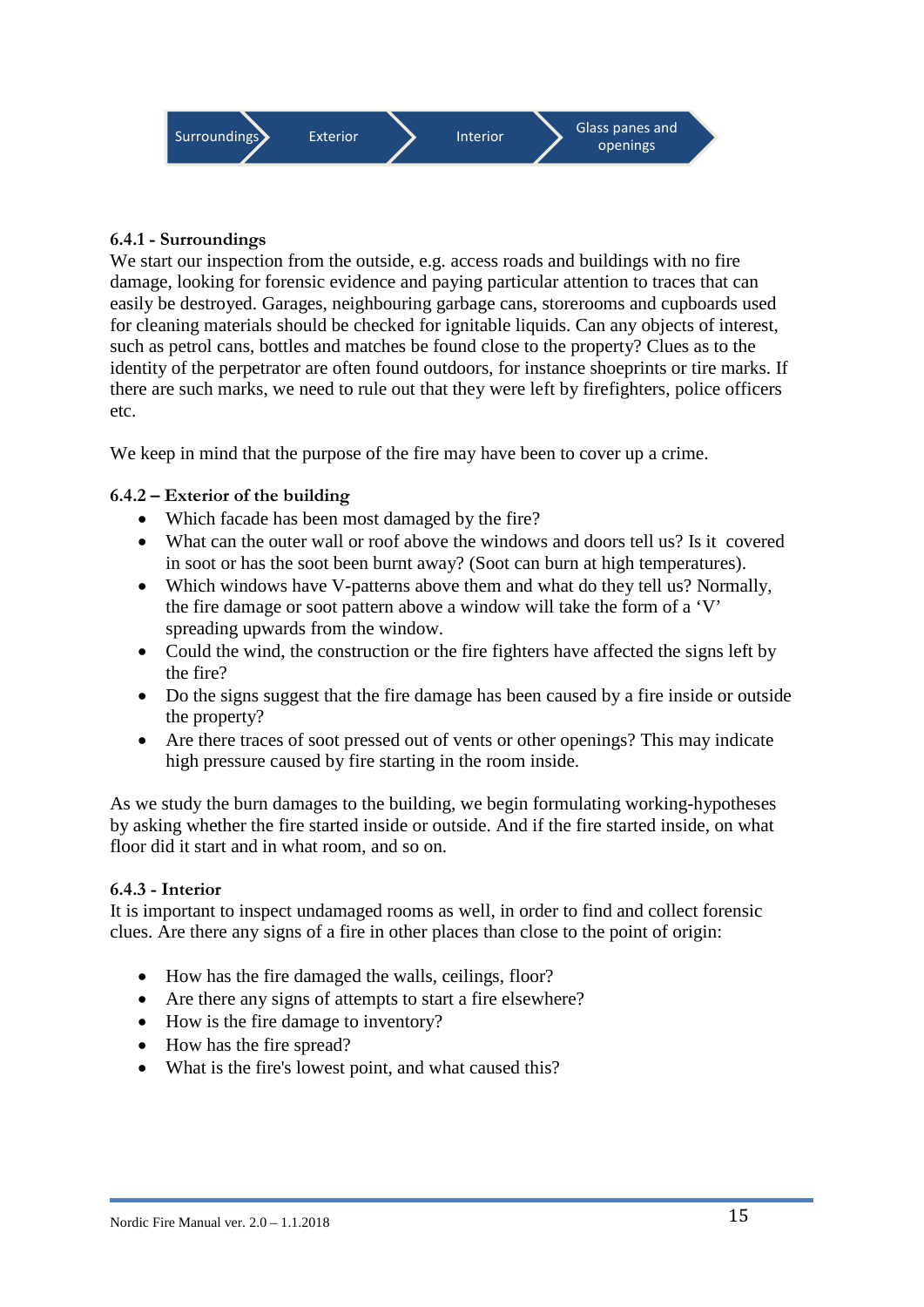#### **6.4.4 - Glass panes and openings**

Soot around and outside broken glass panes, and soot around vents and other openings, can provide an indication of the fire's spread and ventilation, and can lead us to the seat of the fire.

During both rough and detailed excavations, we pay attention to where pieces of glass are found in the remains. Pieces of broken glass from windows, both those which remain in the frame and those which lie on the ground, inside and outside the building, are interesting. Has the window been broken from the inside or from the outside? For comparison we take samples.

#### <span id="page-17-0"></span>**6.5 - Fatalities**

When a dead person is found at a fire site, the investigation should follow the guidelines related to homicide and suspicious deaths. It might be that the fire was created to hide traces of a crime. As long as the body and its surroundings are not completely burned or charred, it may hold evidence, and clothes or objects near the body can provide valuable information about what happened before the fire. An attempt should be made to determine the victim`s activity before and during the fire, including whether or not the person was alive. Factors that can give an indication include the location of the body (e.g. in bed, near an exit), the position of the body (e.g. in a chair, hiding), clothing (e.g. pyjamas, work clothes), burn patterns on body, clothing etc.

A human body will rarely be completely consumed by a fire, though it may be difficult to detect lesions suffered by the victim before the fire started, as skin damage caused by heat can resemble cuts and stab wounds. Lesions on bones, especially the skull, can be detected even on severely burned corpses. It is of the essence that the body or body parts are kept on site and untampered with until they have been photographed and/or video-recorded according to standard procedure. Excavation around the body requires great care, because we do not want to risk damaging body/-parts with sharp objects.

If we suspect that an ignitable liquid was used to start the fire deliberately we take samples. To best preserve such evidence, we collect the deceased person's clothes and shoes, together with material from under the body, such as bedding, cushions, carpets, flooring, car seats etc. Loose clothing can be taken directly. Clothing which cannot easily be removed has to be cut off. Either way, we only remove clothing if we are sure this will not affect the subsequent post-mortem examination. We inform the forensic pathologist about what has been changed or removed. The samples must be secured as soon as possible in fire debris bags. We make a record of any other evidence on clothes (traces of knife wounds, projectiles etc.).

When we move the body, exposed body parts such as the head, hands and feet need to be particularly well protected. If a bone or body parts is so fragile that there is a risk of it's crumbling, it should preferably be wrapped in cooking wrap until it is put into a body bag or coffin. We label the corpse, the packaging, and each of the enclosed items, in addition to photographing and making a record of them. Also see NFPA 921, Ch. 23.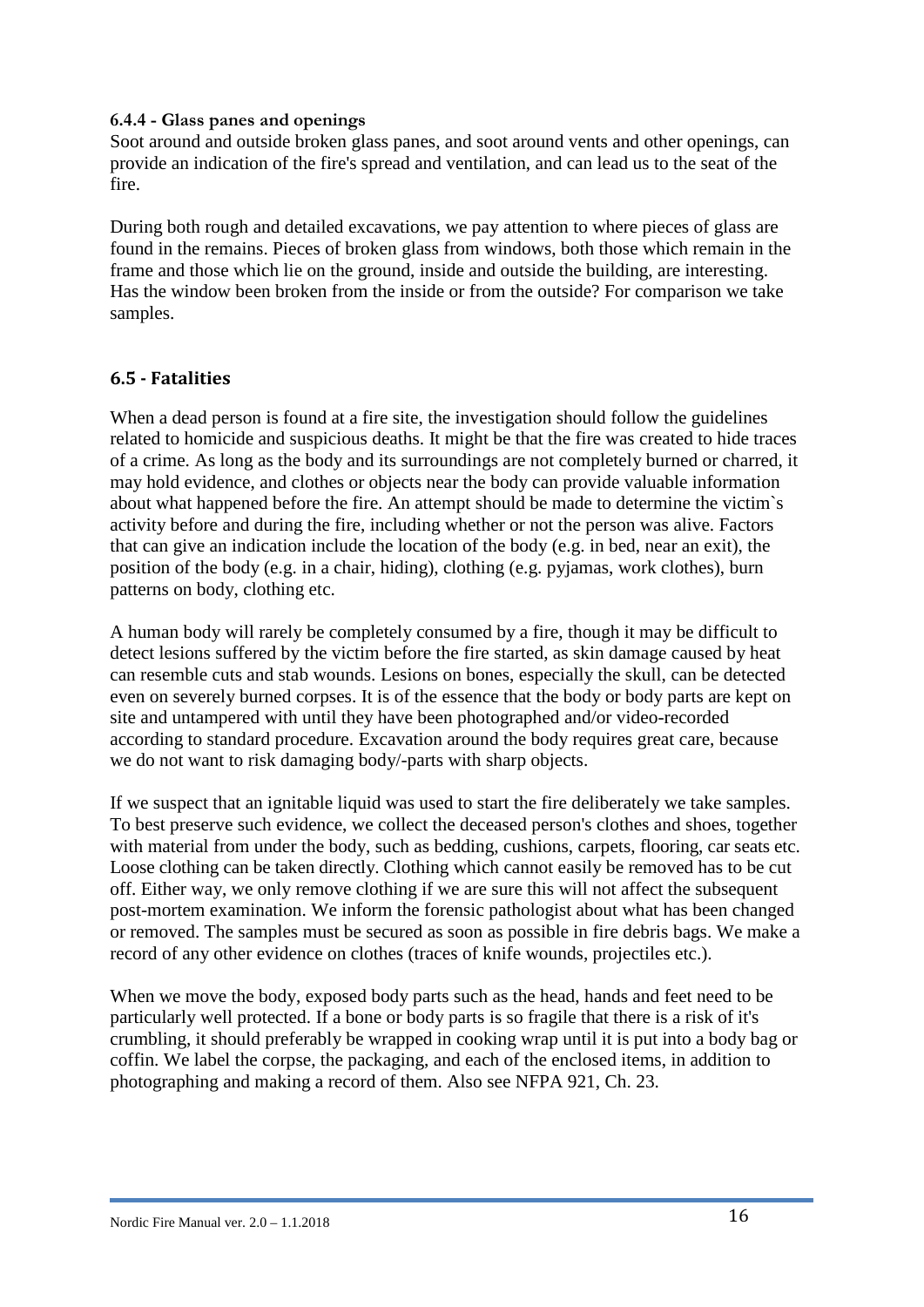#### **6.5.1 - Cause of death**

We want to establish, as soon as possible, whether death occurred as a result of or prior to the fire. This can be determined through an autopsy, the results of which may be decisive for the rest of the investigation. In any case, a forensic autopsy should always be performed of persons found dead at a fire scene.

The forensic pathologist will examine the blood for drugs, alcohol and carbon monoxide. He or she will inspect the mouth, throat and air passages for soot and burns. Examination of the lung tissues may reveal that the deceased person inhaled gases or vapours that could explain their death or give other useful information. If there is no soot in the air passages and no carbon monoxide in the blood, we assume that the person was dead before the fire started.

People who die as a result of a fire will normally have inhaled smoke, and particles of soot will be found in the air passages. They will also have inhaled carbon monoxide generated during the fire. Carbon monoxide is absorbed by blood and can be detected even after death has occurred. Even so, we still do not rule out that death was associated with a criminal act. The dead person could, for example, have been drugged, locked up, beaten unconscious etc. before the fire. Often the entire body needs to be x-rayed or scanned. Projectiles or fractures may be found, as well as traces of previous medical interventions that can contribute to identification.

#### **6.5.2 - Identification**

Identifying a badly charred body is no simple task. It often requires a dental examination and comparison with a dental journal, a DNA analysis, and/or fingerprint comparison. We look for personal physical, characteristics, and make a note of jewellery, documents, clothing and medical conditions. An important part of the process is to obtain all available *ante mortem* information about potentially missing persons. The ante mortem information will be compared to the data we have collected about the body *post mortem*.

#### <span id="page-18-0"></span>**6.6 - Delimitation of the investigation area**

The point of origin (or seat) of a fire is the place or places where it started. In principle, the whole area affected by a fire must initially be considered. As the investigation proceeds, the area should shrink. The area finally determined to be the point of origin can vary in size depending on the scale of the fire damage and how difficult it is to interpret what is found in the remains.

In any fire scene investigation there will be well-defined areas of examination, and the delimitation decision needs to be based on sound reasoning, i.e. the interpretation of fire patterns and validated tactical and technical information.

It is important not to start an excavation before we have formed a clear picture of where the fire might have started.

#### <span id="page-18-1"></span>**6.7 - Excavation**

In order to determine the seat of the fire, we need to excavate a delimited area, i.e. we remove fallen debris and other items to reveal what was there originally. This involves removing layers in a systematic manner. We take pains to document the process with photos and/or video-recordings.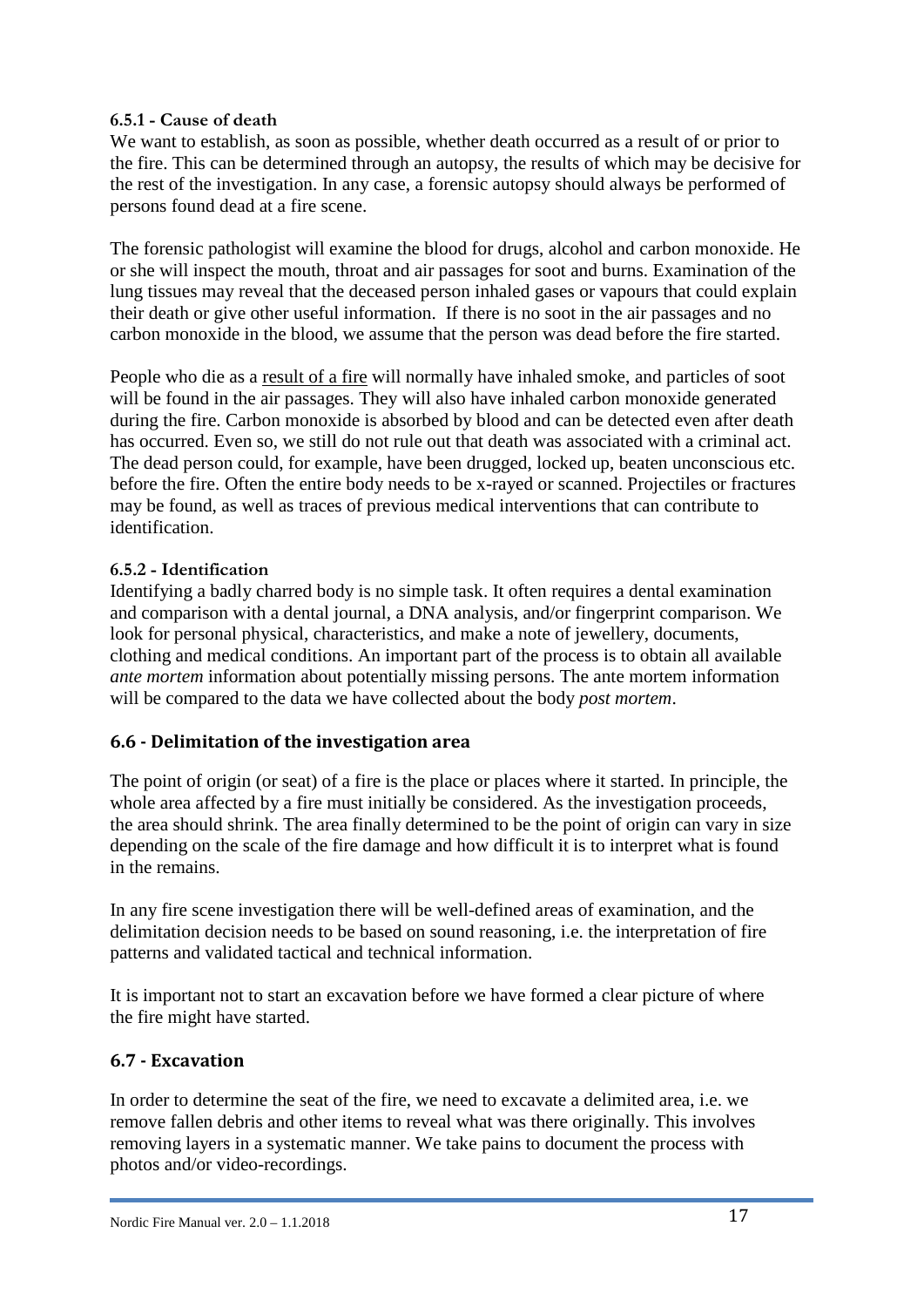There are various approaches to excavation. In each case, our choice of approach will be determined by the size of the fire, the weather and the degree of decomposition of the site. In general, though, we remove layers by:

- o working from the known to the unknown
- o working from the top to the bottom

The excavation should start from the outside and proceed towards the presumed point of origin, so that we do not overlook evidence. We also take care to examine any areas with suspicious looking fire patterns.

#### **6.7.1 - Rough clearing**

We start by roughly clearing any area that may be a point of origin, i.e. we remove large pieces of fallen fire debris (roofing, bricks, insulation, etc.). We methodically record location, orientation and level of each piece, which we save for later reconstruction and identification. We also make a note of any item that appears to be out of place. We note what materials we encounter and at what levels we encounter them. We note traces left by the fire on materials.

#### **6.7.2 - Detailed clearing**

The rough clearing of big items is followed by careful and detailed work to uncover clues about the point of origin and the cause of the fire. Suitable tools include shovels, brooms and brushes. In certain circumstances it may even be necessary to sift material. Fire residue should not be moved from the scene until the examination has been completed. An object which may seem irrelevant to begin with, may turn out to be crucial evidence.

The location, arrangement and condition of furniture, as well as what material it is made of (and other material found) can provide information about burning patterns. We want to determine what the objects are, and of course, we are particularly interested in matches, remnants of candles, wicks, tea-candle holders, lighters, fire starters, folded paper, etc. These are objects that can be used to start a fire. A perpetrator's intention might also have been to delay ignition so as to obtain an alibi.

We collect samples from areas that are likely to absorb and retain ignitable fluids: carpets, paper, furniture fabric, floor coverings and so on (*see.4.3 Sampling of ignitable liquids*). If we suspect that such liquids have been used, we pack the samples in separate fire debris bags. Visual indications of the use of ignitable fluids (reverse V-patterns, local, low and irregular burns etc.) always call for the taking of samples.

What electrical appliances and loose cables do we find? How are they located? What is the direction of the cables? Electrical items can become very fragile so we need to be careful. Are the appliances and cables connected to the grid? We study the electricity setup and the position of switches, knobs, etc. Have any fuses blown? Have circuit breakers been triggered? Do the patterns of soot and fire on the switches and knobs correspond with their state during the fire?

If we find anything that requires the on-site attention of a specialist, we discontinue that part of our examination, leaving it in-situ for the specialist. In some cases the item can be sent for further examination to an electricity expert (see 4.3.7: *Electrical systems*).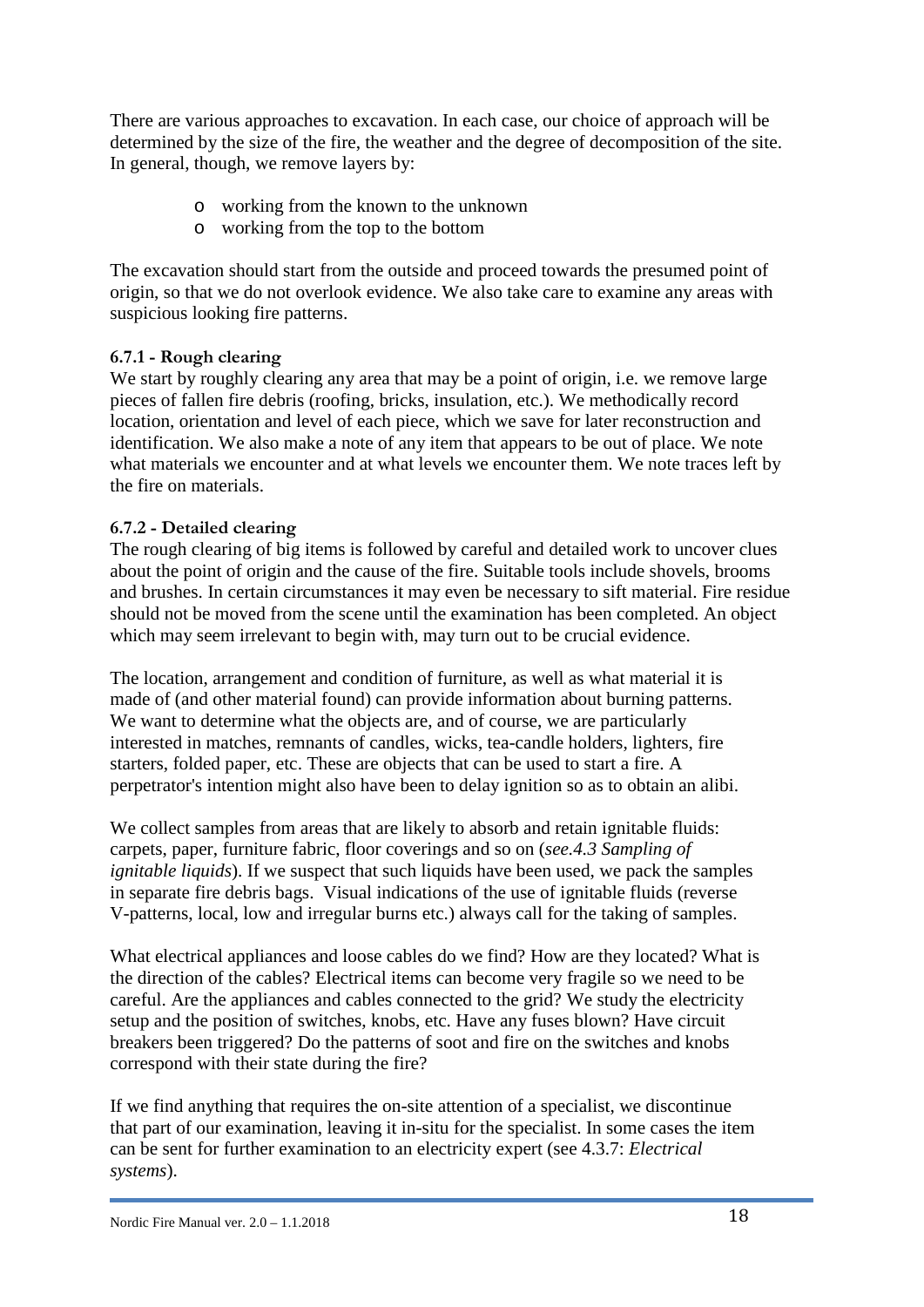#### **6.7.3 - Mechanical excavation and organisation of workforce**

Sometimes we may want to use mechanical aids to help remove large debris. Several types of excavation machines can be used. They differ in size and function. There is also the possibility of gathering a work force (of people willing to use their muscles and shovels); the fire department, civil defence groups etc. In some cases it might be possible to get the property owner, insurance companies or other to deliver the work force.

However, certain security and safety procedures must be followed before a work force is allowed on the site, and the helpers need to be very aware of how to preserve evidence and excavate.

When mechanical excavation machines are used in combination with a work force, it is all the more important that the fire investigator has a detailed excavation strategy and that he or she closely follows the work in progress.

#### **6.7.4 - Reconstruction for interpretation purpose**

All fires leave tracks that vary depending on for instance, the duration of the fire, the presence and nature of combustibles, the layout of the structure, firefighting tactics and how the tracks have been preserved after the fire. Reconstruction of the area of origin may be necessary to locate and document those patterns and indicators that the investigator will be using to establish the area of origin.

After a small fire, particularly if it was discovered early and extinguished gently, reconstruction may not require much effort. Fires of greater magnitude tend to displace many objects and a reconstruction can seem a hopeless task. Nevertheless, since the fire itself and the firefighting may have destroyed the initial signs of the point or area of origin, the investigator's job is to "read" the fire damage, and to translate chaos into intelligible evidence.

<span id="page-20-0"></span>After excavation, we try to place recovered items in their original positions. Such reconstruction may be guided by information and sketches from the owner or occupant. We also use furniture marks on the floor, clean areas on walls that have been sheltered by some object, holes in the walls from nails and screws from which pictures have fallen down, etc. Maybe we need to rebuild a staircase, reassemble disintegrated furniture, or replace wall panelling that has been torn down for firefighting purposes. When the items have been replaced, we are better able to understand fire damage patterns on the floor, the ceiling and walls, and on furniture.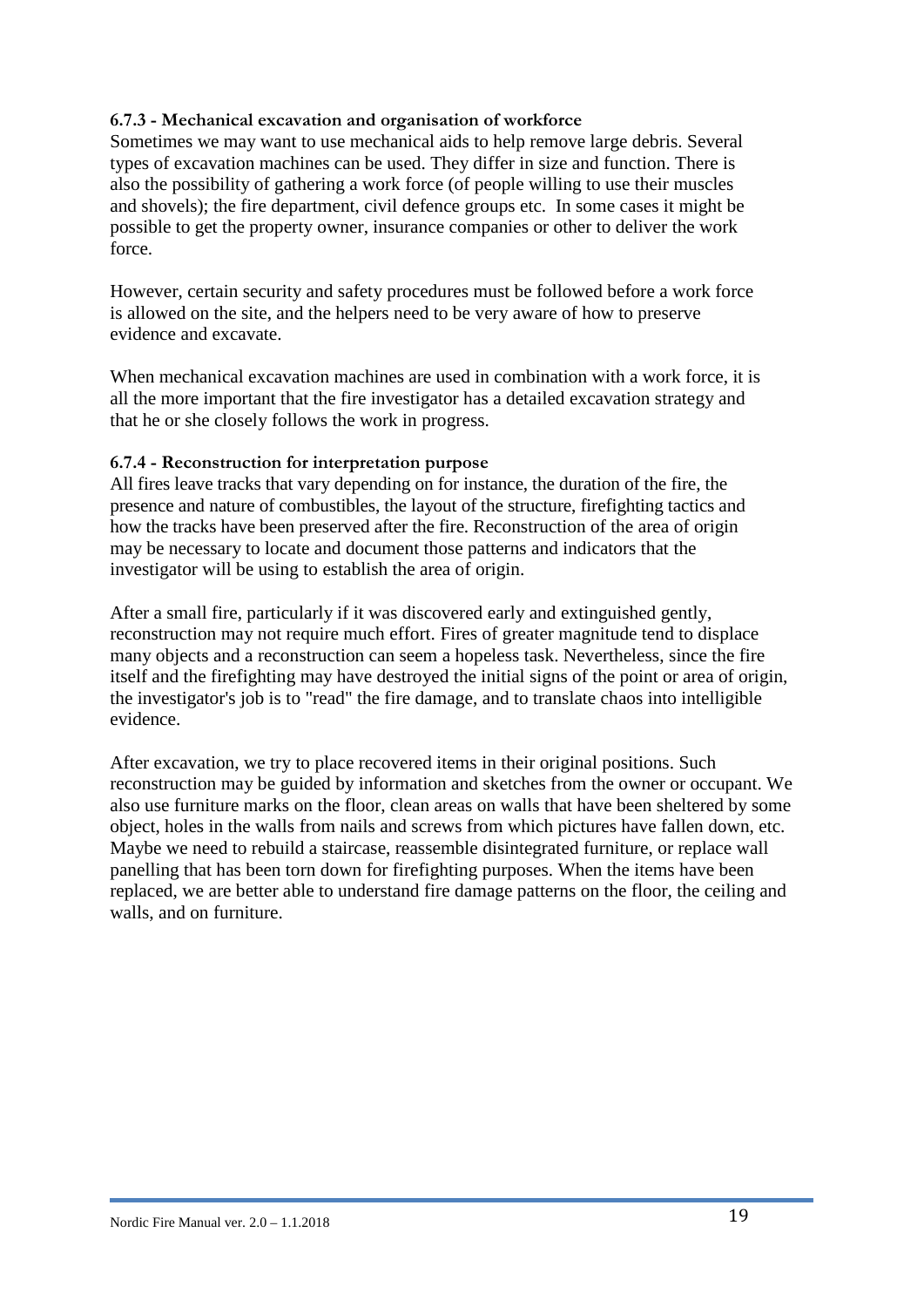#### **6.8 - Interpreting fire patterns**

As a thumb-rule, fire spreads upwards within seconds, to the sides within minutes and downwards within hours. Smouldering fire spreads slowly. Fires that occur in adjacent vertical surfaces, usually create typical V-shaped or funnel-shaped fire patterns, the "tip" of which points downward.

Hot gases normally gather just under the ceiling, and soot will be pressed out through any vents in the room (valves, open doors and windows). Such soot tracks indicates what room the fire started in. Fire damage to doorways is usually at a lower altitude in the room where the fire started. Wall coverings and ventilation conditions can have a major effect. Even if all the wall coverings have been burnt, remaining wood may indicate the direction in which the fire spread from the point of origin. We also analyse charring variations, vertically and horizontally. Even burnt furniture can indicate the direction of the spread. Soot marks that appear to contradict the majority of our findings, may be due to a change in draft conditions during the fire. Also be aware of the effect that the firefighting can have on the fire scene, such as smoke ventilation.

Damages to ceilings may indicate where the fire started The ceiling's concrete can be burned clean (no soot), and wooden ceilings may be perforated above the point of origin.

Damages to wooden floors may indicate where the fire started. Charred edges to remnants of floorboards give an indication of the direction taken by the fire. If the lower side of the floorboards are in better condition than the top, the fire will have come from above and vice versa.

Irregular burns on floors or carpets, can be consistent with the use of an ignitable liquid. Other visual clues that may indicate the use of ignitable liquids are inverted V-shaped patterns, local damage to the lower parts of a table, chair legs or skirting boards, and local damage between the tongue and groove of the floorboards.

Low-lying burn damages should always be the subject of thorough examination. They are often near the point of origin or source of ignition. Be aware that flashover and ignition of gases from ignitable liquids can lead to low-lying damages.

Window glass provides valuable information. If an explosion caused the fire, or occurred during the fire, we have to conduct outdoor examinations as well. Glass fragments from an explosion tend to be long and narrow. If we find them outdoors, we will want to ascertain which window they came from. Maybe that room was the point of origin.

If there is no soot on the inside surface of the glass, an explosion or another damage to the glass may have occurred just before or early in the fire's development. If, on the other hand, there is soot on the inside surface of the glass, the fire in the room will have lasted for some time before the window was broken. Brownish or yellowish sticky soot on the inside of the glass suggests that the fire evolved slowly. Heat damage to the glass differs from mechanical damage (i.e. damage caused by stone, tools, etc.). So we should be familiar with the guidelines for analysing glass fractures.

When we send in samples of glass to a laboratory, we make sure to include the information that the glass has been exposed to heat and include a reference if possible.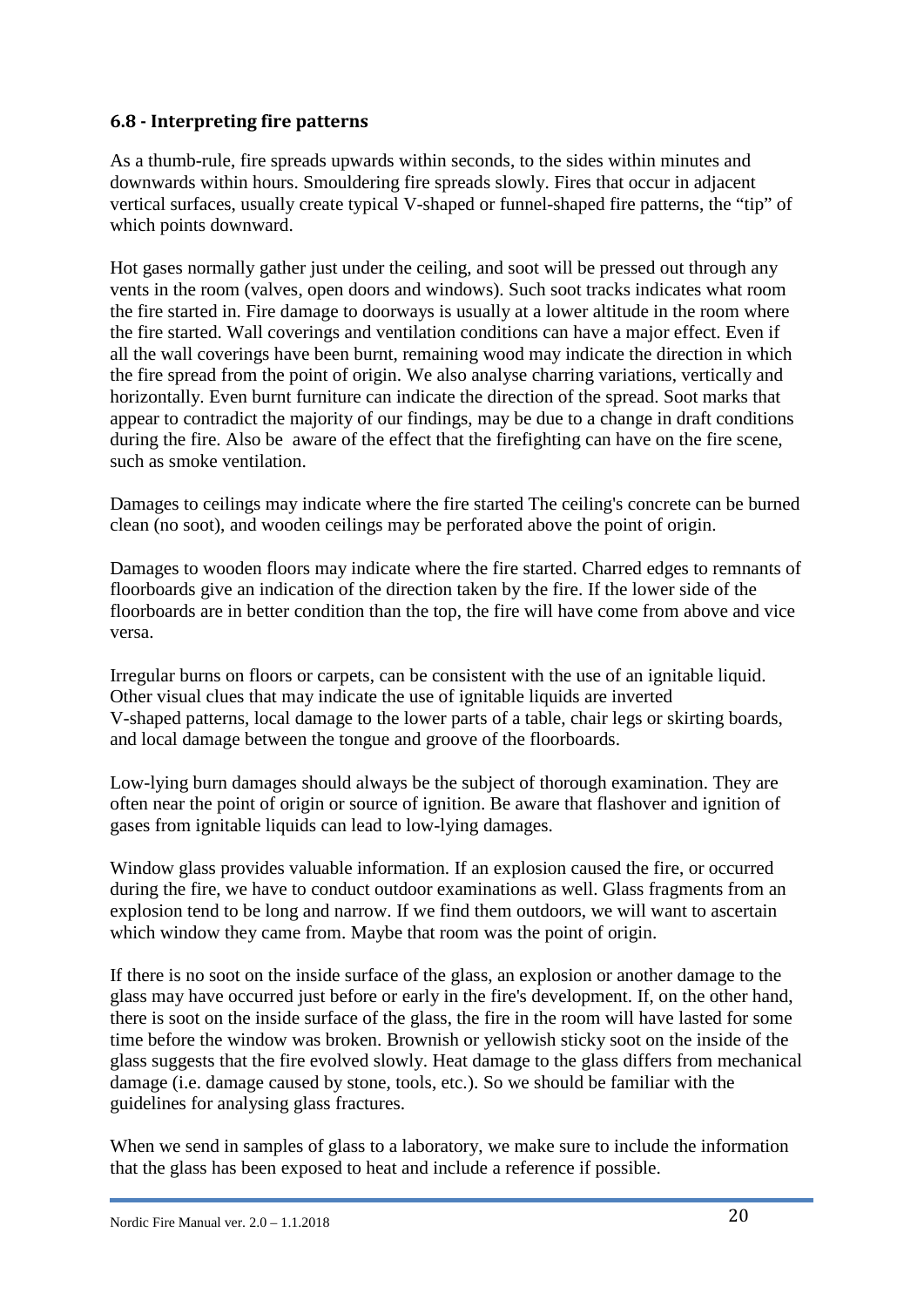The shape of the glass in light bulbs (only incandescent bulbs) can give an indication of where the heat came from. Glass will arch towards or away from heat, depending on the size (Watt) of the bulb.

Burn marks and charring on wood indicates that the fire has gone on for some time. There are many factors to take into consideration (type of fire, intensity of the fire, geometry, ventilation conditions, wood type, firefighting etc.), it is therefore important to consider this while studying burn marks/charring.

We often see secondary damages as a consequence of a fire, so the point of origin is not necessarily where fire damage is most severe. That is why it is so important to determine what material objects are made of and where thay were located. Secondary damages can easily occur in confined areas (ventilation controlled fires) where radiant heat causes ignition of combustible materials such as curtains. Other conditions that can create misleading secondary traces are certain ventilation conditions, building layout, or areas where the fire was extinguished late. Such conditions can cause burn patterns that can be misinterpreted as a fire seat with several points of origin.They require careful attention before we can determine whether they reflect secondary damages or the primary point of origin.

More information on fire pattern is found in e.g. NFPA 921, Chapter 6.

#### **6.8.1 - Several points of origin**

If we suspect there were several points of origin, we need to examine the fire damage as a whole: maybe the fire spread due to natural causes, e.g. along staircases, through open doors or pipes , along cables, cavities in floors or suspended ceilings. A fire can spread in four ways; by radiation, by conduction, by flow or with sparks.

<span id="page-22-0"></span>Are there completely undamaged or only slightly tinted areas between focal spots? What is the distance between focal spots, and what materials are found there? The existence of unburnt inflammable materials between two focal points supports the suspicion that there are two separate points of origin. Is there any possibility of the fire's having started in several places simultaneously. If not, excavation should be undertaken in all suspected points of origin.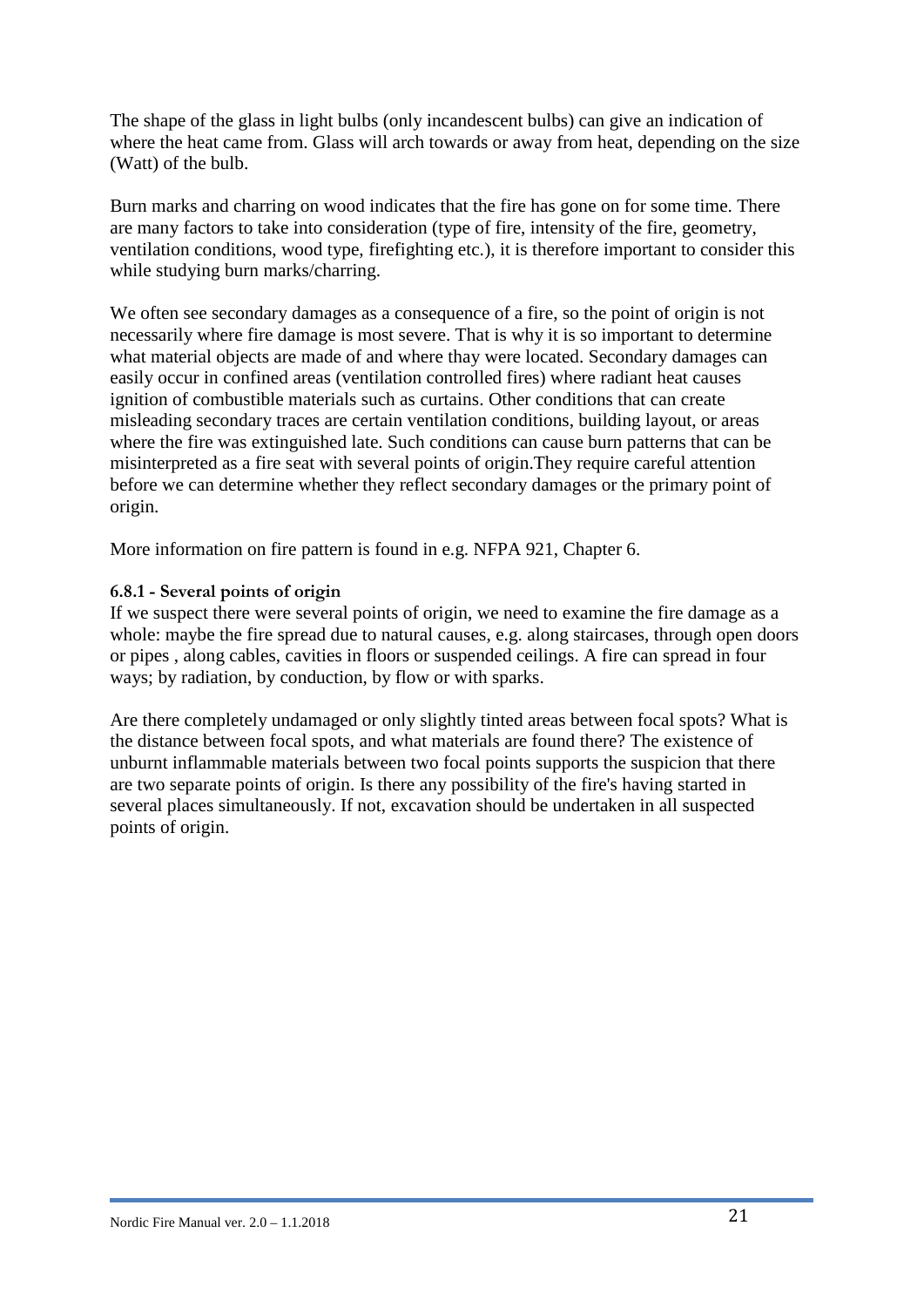#### **6.9 Analysis and hypothesis**

#### **6.9.1 - General**

During an investigation we are faced with a great deal of information which must be structured and assessed according to the physical laws of fire dynamics.

The procedure recommended for fire investigation is based on scientific methodology and covers the structuring of information and the testing of hypotheses with a view to reaching the most probable conclusion.

This chapter will explain how this methodology applies to an investigation to determine the point of origin and cause of a fire. For further information, see NFPA 921.

#### **6.9.2 – Point of origin**

The scientific method requires that all collected data is analysed. This is an essential step that must take place before the formation of any hopothesis.

For origin determination, the data collection includes;

- on-scene observations (fire damages, basic site data etc.)
- information from technical systems (technical information)
- information obtained from people (tactical information)

Analysis of the data is based on the knowledge, training, experience and expertise of the investigator. Understanding the meaning of the data will enable the investigator to form hypotheses based on the evidence, rather than on speculation or subjective belief.

Fire pattern analysis is based on how a fire occurs and spread (fire dynamics) and how different fire damage patterns develop. Remember that all information should be considered, not just the pieces that "fit". It is important to include factors that may affect the fire spread, such as material properties, size and location of fuel loading, the physical dimensions of a structure, weather conditions, increased ventilation, pre-fire conditions, fire protection systems, firefighting tactics etc. Based on the data analysis, the investigator should now produce a hypothesis (or a group of hypotheses) to explain the origin and development of the fire.

#### **6.9.3 - Cause of the fire**

To determine the cause of the fire, we need to identify the ignition source, the material that was first ignited (first fuel) and the circumstances that led to the fire.

At this stage, collection of information concentrates on the point, or area, of origin. This means that we need to know where the fire started, before we can find its cause.

All possible ignition sources in and around this area must be identified. However, we should bear in mind that the ignition source may have been removed or burnt away, or maybe it is outside the point of origin (e.g. a mirror reflecting sunlight, or a stroke of lightning). In addition, we need to seek information about how relevant materials (those we have found in the area) react to fire and various forms of energy.

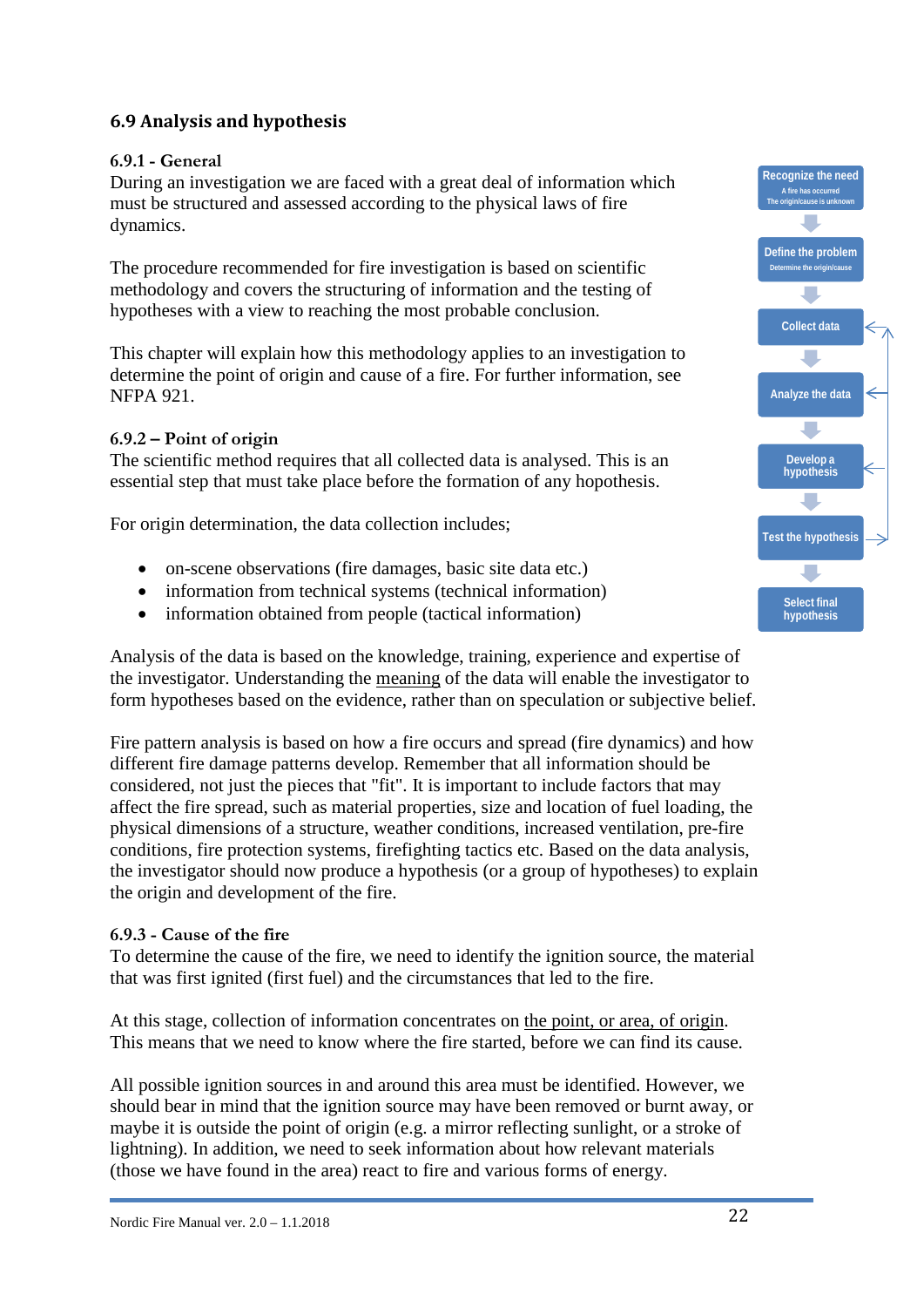After collecting all the necessary information about potential ignition sources and materials in the area, and on the basis of this information (though without ruling out natural phenomena), we can envisage various scenarios for how the fire may have started. They constitute our working hypotheses. We need to keep an open mind, though, continuing to study all the hypotheses until they can be ruled out, one by one.

#### **6.9.3 - Testing the hypothesis**

Each of the alternate hypotheses that were developed must then be tested. Hypotheses can be tested physically with experiments or analytically, by applying accepted scientific principles or with references to scientific research. Experiments can be carried out in situ or in certified laboratories. When we rely on publicised research, we always have to cite our reference in the final report. The testing process needs to be continued until we are left with a single hypothesis that is deemed uniquely consistent with the facts and with the principles of science.

Any hypothesis that cannot be tested either physically or analytically, is invalid. If there is insufficient information or if alternative hypotheses cannot be eliminated, we may have to take a step back to collect more data and create new working hypotheses.

Any hypothesis formulated about the causal factors (i.e. ignition source and ignition sequence), must be based on analysed facts derived from evidence (observations, information from witnesses,calculations, physical or cognitive experiments etc.) and laws of science. Speculative information will not be included in the analysis.

Sometimes we are unable to find definitive physical evidence of the ignition source, but may still be able to give a logical explanation for how ignition could have occurred. We do so by testing all the working hypotheses with a view to finding one that is consistent with available data. Note that it is not sufficient to eliminate all but the final hypothesis; the last, remaining hypothesis must also be tested.

Testing of the hypotheses should answer the question below: (the list of questions below are examples. Other examples will be found in e.g. NFPA921, 18.6.3)

- Is there one or several points of origin? Has the fire started in position A or position B, or in both position A and B?
- Is the potential ignition source actually capable of igniting the first of ignited fuels?
- What were the circumstances that brought the ignition source in contact with the first of the ignited fuels?

#### **6.9.4 - Fire experiments in situ**

A fire investigator has the opportunity to carry out fire experiments in situ and should have the same opportunity in a laboratory. Laboratory experiments should preferably be performed in a certified or accredited laboratory with documentation of standards.

Conducting fire experiments in situ is one way of testing a hypothesis and can help us visualise how the fire started and developed. Bear in mind that fire experiments do not provide an absolute answer, but can serve as tools to support/reject a hypothesis.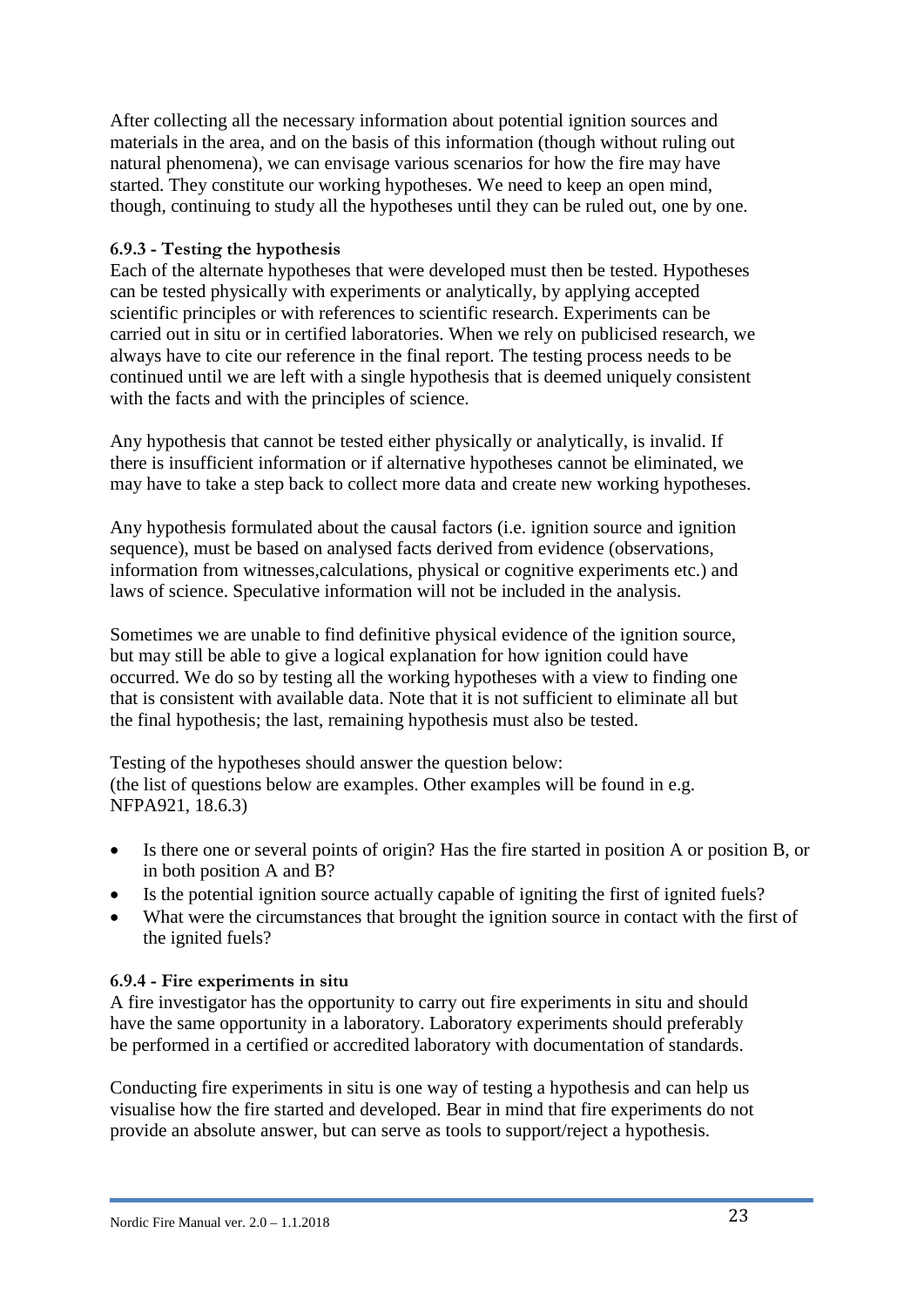There are two main categories of fire experiments in situ:

- 1. Testing with a single parameter E.g. how will an open flame affect a specific item (i.e.material), such as a curtain.
- 2. Reconstructing multiple parameters E.g. the source of ignition and, the fabric of the curtain (including aspects such as weight per  $m^2$ , thickness etc.). Note that if the experiment is conducted outdoors, wind speed and direction should be the same as at the time of the fire.

When we design in situ experiments we bear in mind:

- The geometric layout
- How to narrow down parameters
- What method to choose
- Whether to repeat experiments
- The structure of the documentation, and quality control

#### <span id="page-25-0"></span>**6.10 - Final hypothesis - Conclusion**

When the hypothesis is thoroughly consistent with evidence and research, it becomes a final hypothesis and can be authoritatively presented as the investigator's conclusion or opinion. If a final hypothesis is not considered a probability, only a possibility or a suspicion, we conclude that the cause is "undetermined".

Our goal is to find the hypothesis that is supported by most of the available data and to eliminate all alternative hypotheses. Note that not all data will necessarily fit completely. Therefore, all data must be carefully assessed: what is its value as evidence? A secure and objective forensic conclusion is consistent with available data, and contradictory data can be explained.

#### **6.10.1 - Arson**

It can be difficult, technically speaking, to determine whether a fire was due to arson. Normally there are two criteria to consider before we can conclude with arson:

1) There are several points of origin (and natural spread of fire can be excluded)

or

2) Preparations have been made to start a fire (electric timer, candles, flammable liquids, etc.)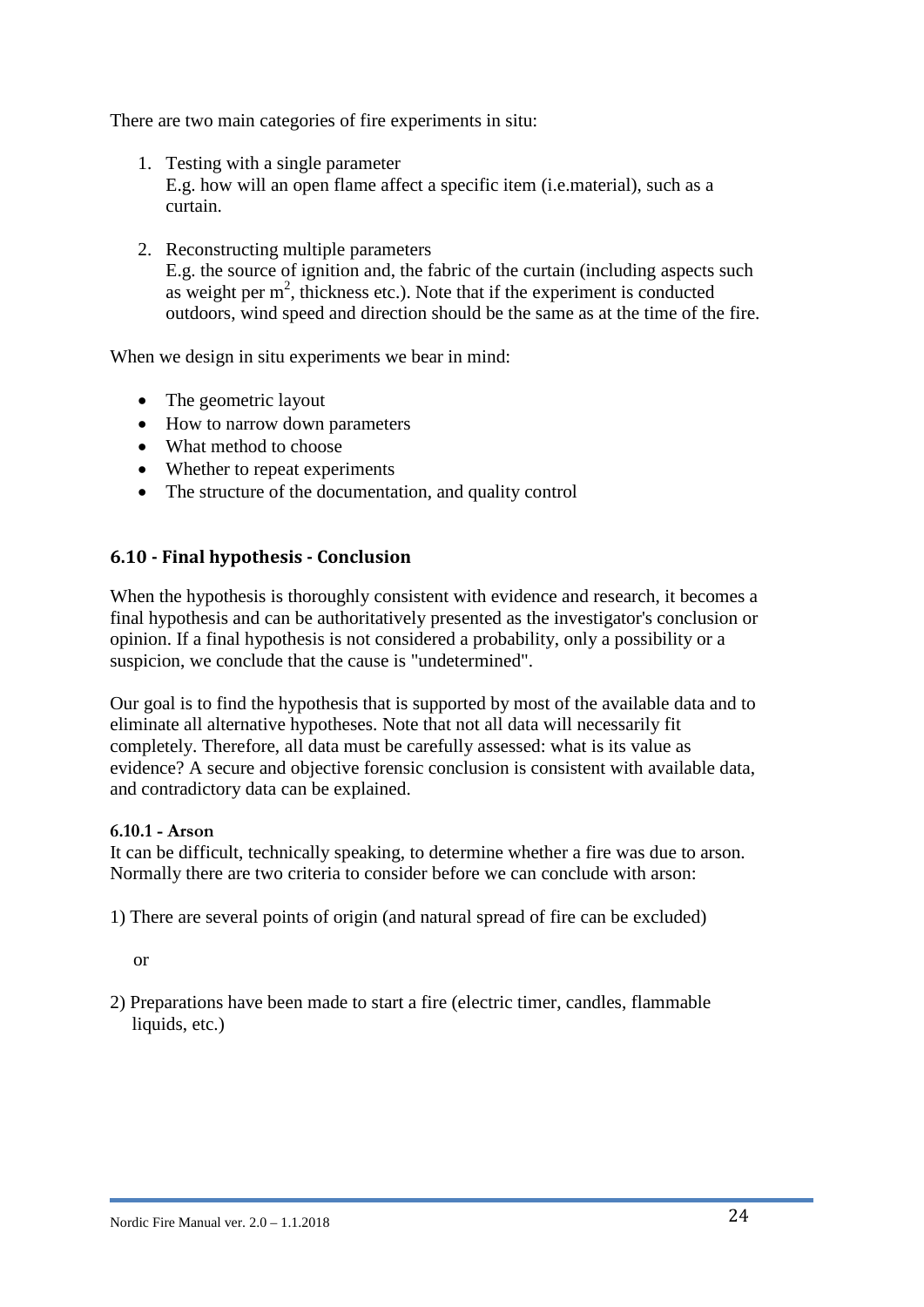# <span id="page-26-0"></span>**APPENDIX 1 - WRITING THE REPORT**

Writing the report is very different from country to country. The following is a recommended checklist of what to include in a report.

| <b>Introduction and basic</b> | Date and time                                   |  |
|-------------------------------|-------------------------------------------------|--|
| information                   | Place                                           |  |
|                               | Purpose of the investigation                    |  |
|                               | Conditions at the site during the investigation |  |
|                               | Investigator in charge                          |  |
| <b>Working methods</b>        | Hypothesis testing                              |  |
| <b>Tactical information</b>   | from people                                     |  |
|                               | from technical systems                          |  |
| Fire investigation at the     | Delimitations                                   |  |
| scene                         | Description of objects                          |  |
|                               | Description of what is found:                   |  |
|                               | <b>Outdoors</b>                                 |  |
|                               | <b>Indoors</b>                                  |  |
|                               | Windows and other openings                      |  |
|                               | Fatalities, injuries                            |  |
|                               | List of pieces of evidence on the site and from |  |
|                               | tests                                           |  |
| <b>Assessment and</b>         | By hypothesis testing concluding:               |  |
| conclusion                    | The point of origin                             |  |
|                               | The cause of fire                               |  |
| <b>Definitions and</b>        | Definitions                                     |  |
| references                    | References to validated literature              |  |
|                               | Building plans/drawings                         |  |

A fire report, and in particular the conclusion, should always be reviewed and approved by at least one person with fire investigation expertise, preferably one who is not involved in the investigation itself. This is especially important for large or serious cases. He or she will check all the elements of the investigation, including the use of external experts, calculations, assessments, conclusions and language (for readability). Completion of the review will be documented with signatures and date.

Such a procedure can be difficult to practice in districts where there is only one person responsible for fire investigation. The review may have to be carried out by a superior officer with relevant skills. An option is to establish forums across district boundaries, in which fire reports can be exchanged, and assessments and conclusions can be discussed. With all the IT solutions that are available, it should be easy to communicate electronically and by phone.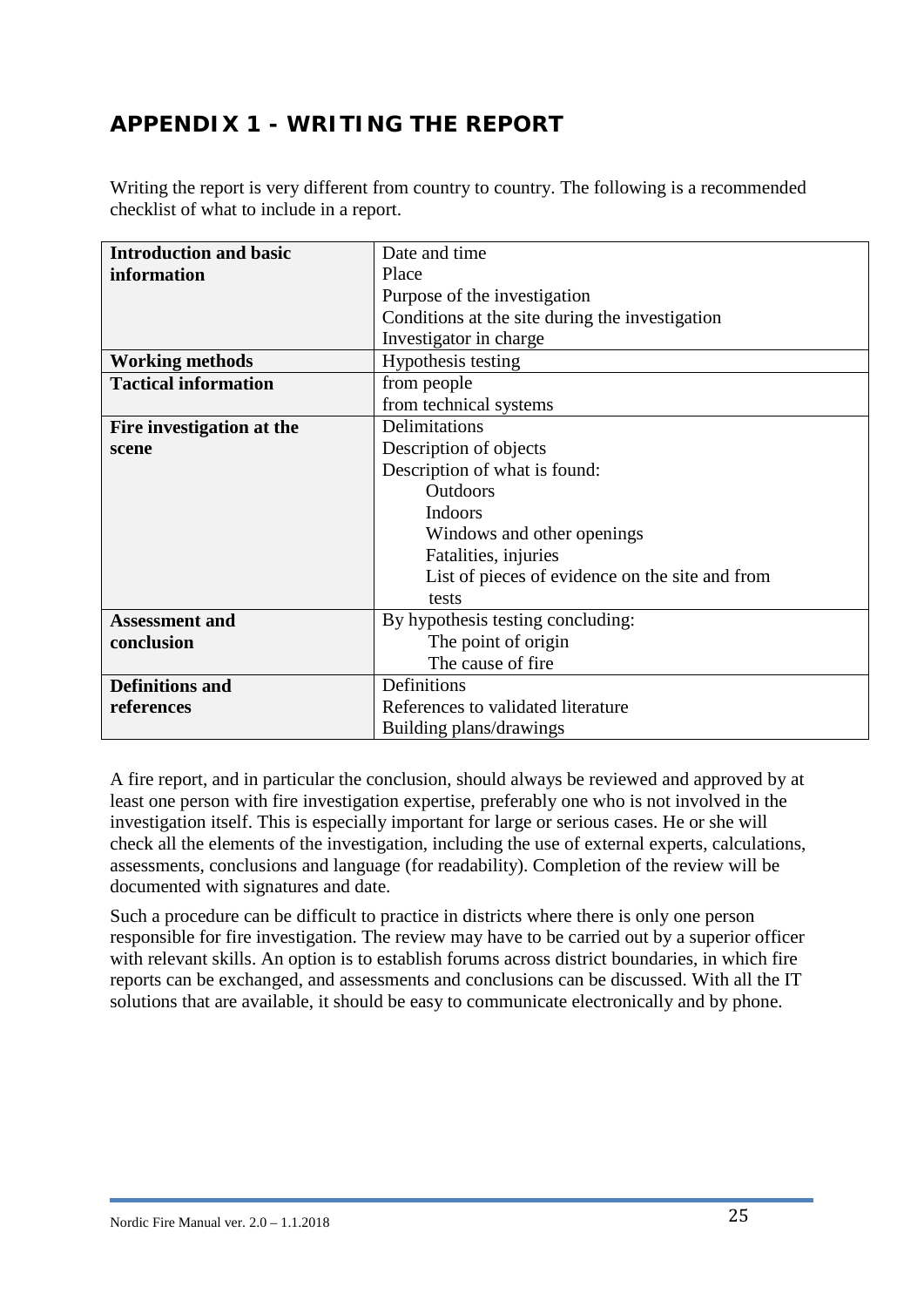# **APPENDIX 2 - INVESTIGATION PHASES**

<span id="page-27-0"></span>

| Responding to a call                                                                                                                                               | Security and safety<br><b>First responder</b>                                                                                             | <b>Preservation of context</b>                                                                                                                                                                                                                             | <b>Tactical information</b>                                                                    | Technical<br>investigation                                                                                                                                                                                      | Determination and<br>conclusion                                                                                               |
|--------------------------------------------------------------------------------------------------------------------------------------------------------------------|-------------------------------------------------------------------------------------------------------------------------------------------|------------------------------------------------------------------------------------------------------------------------------------------------------------------------------------------------------------------------------------------------------------|------------------------------------------------------------------------------------------------|-----------------------------------------------------------------------------------------------------------------------------------------------------------------------------------------------------------------|-------------------------------------------------------------------------------------------------------------------------------|
|                                                                                                                                                                    |                                                                                                                                           |                                                                                                                                                                                                                                                            | <b>Fire Investigator</b>                                                                       |                                                                                                                                                                                                                 |                                                                                                                               |
|                                                                                                                                                                    |                                                                                                                                           |                                                                                                                                                                                                                                                            | <b>Specialist</b>                                                                              |                                                                                                                                                                                                                 |                                                                                                                               |
| En route :<br>– record<br>At the site:<br>- document<br>$\bullet$ General<br>information<br>$\bullet$ Scene<br>preservation<br>• Communication<br>and coordination | Secure the scene<br>Safety and<br>$\bullet$<br>working<br>conditions<br>Security<br>$\bullet$<br>adjustment<br>Path of entry<br>$\bullet$ | Recording in situ<br>e.g.:<br>$\bullet$ 360 $^{\circ}$ photo<br>• Drones<br>Alternate light<br>$\bullet$<br>source<br>Sampling, e.g.:<br>$\bullet$ Liquids<br>Bottles and cans<br>Technical systems<br>$\bullet$<br>Fatalities<br>$\bullet$<br>• Documents | Tactical<br>information from:<br>• People<br>• Technical<br>systems<br>• Electronic<br>systems | Interpretation<br>$\bullet$<br>of information<br>Investigation<br>$\bullet$<br>strategy<br>First inspection<br>$\bullet$<br>Delimitation<br>$\bullet$<br>Excavation<br>$\bullet$<br>Reconstruction<br>$\bullet$ | Hypothesis<br>• Develop<br>$\bullet$ Test<br>$\bullet$ Conclude<br><b>Conclusion:</b><br>• Point of origin<br>• Cause of fire |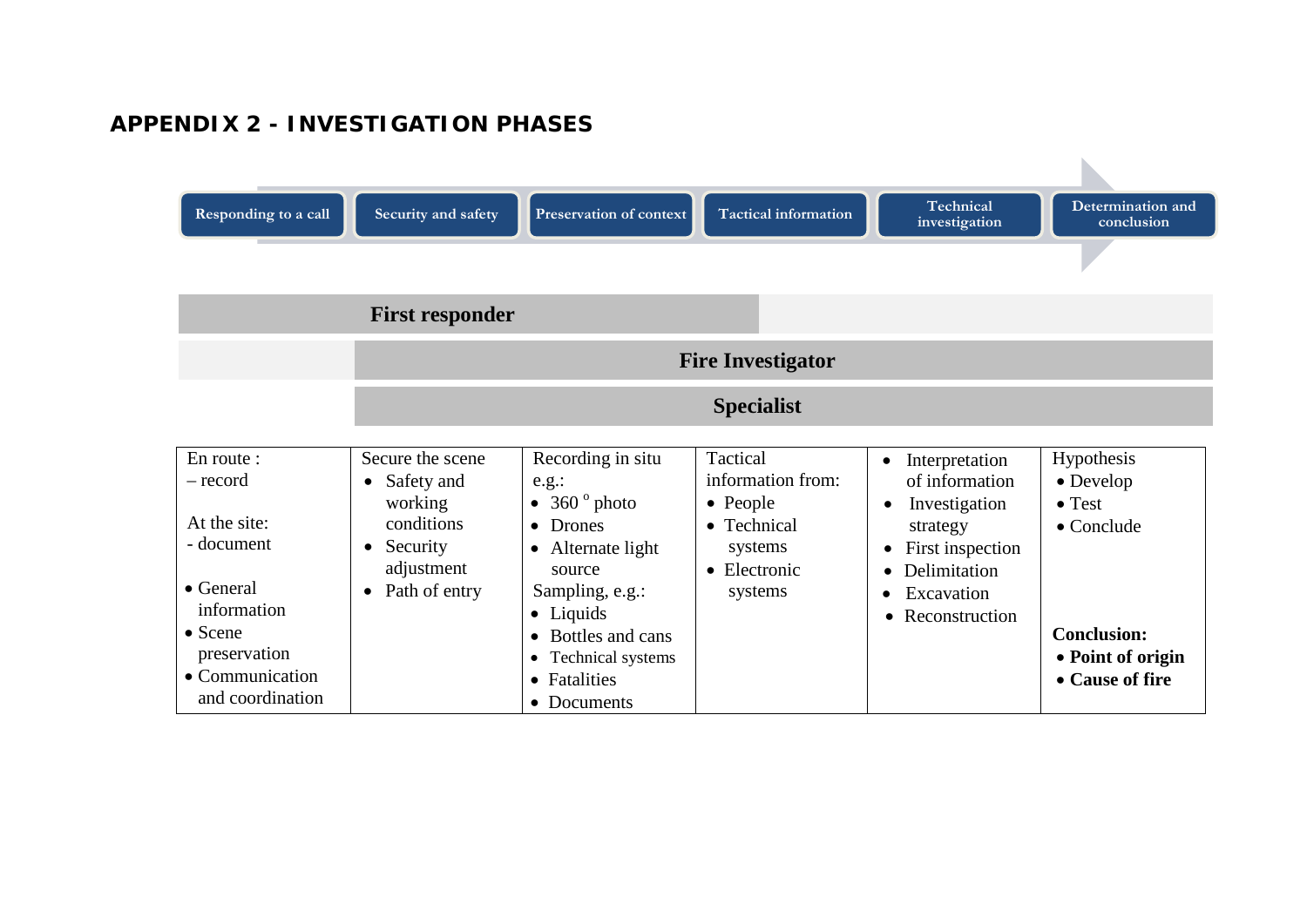# <span id="page-28-0"></span>**APPENDIX 3 - TACTICAL INFORMATION**

|           | Property owner/ First person at the scene/Witness/Neighbours <sup>1</sup>                         |
|-----------|---------------------------------------------------------------------------------------------------|
| The       | -Are there specific hazards on the premises (for example asbestos, building components,           |
| property  | animals)?                                                                                         |
|           | -Ask for photographs and videos of the property, indoors and outdoors from before the             |
|           | fire.                                                                                             |
|           | -Ask the occupant, or a representative, to sketch a plan of the rooms and furniture.              |
|           | -Was there any CCTV (surveillance camera) in the area or on neighbouring buildings?               |
|           | -Were the premises and/or contents insured? If so, when was the policy renewed?                   |
|           | -Were there any electrical appliances, heating appliances or any other potential sources of       |
|           | ignition in the area?                                                                             |
|           | -Were there any fire or smoke alarms on the premises? If so, where were they located and          |
|           | did they operate?                                                                                 |
|           | -Were there any ignitable materials or liquids, or materials, liable to spontaneous               |
|           | combustion?                                                                                       |
|           | -What was in the area where the fire was first observed?                                          |
|           | -Who has access or keys to the property?                                                          |
|           | -Who has knowledge of the code to security systems?                                               |
|           | -Are there any photographs or films of the fire, or of the property before the fire?              |
| Actions   | -Did any windows break before the firefighters arrived? If so, when and in what order?            |
| and       | -Had any candles been used?                                                                       |
| people    | -Has any repair work, alterations, welding or any type of "hot work" been undertaken in           |
| before    | the area? If so, obtain details.                                                                  |
| the fire  | -Has anyone smoked in the area of origin, and if so, when was the last time this occurred?        |
|           | -Have any unusual activities been noticed in the surrounding area?                                |
|           | -Have there been any previous fires at this address?                                              |
|           | -Have there been any problems with any appliances?                                                |
|           | -Have there been any problems with the building services/fixed installations (electricity,        |
|           | gas and water supplies)?                                                                          |
|           | -If there was an intruder alarm, was it switched on prior to the fire?                            |
|           | -Were any unusual sounds heard before the fire?                                                   |
|           | -Were the doors and windows closed when people left the area?                                     |
|           | -Were there any strange smells?                                                                   |
|           | -What were the actions of the last person on the property?                                        |
|           | -When did that person leave the property?                                                         |
|           | -When did they discover the fire?                                                                 |
|           | -Where were the occupants of the building when the fire broke out? What were they                 |
|           | doing?                                                                                            |
|           | -Where were they when they discovered the fire? What was the available lighting?                  |
|           | -Which doors or windows were open when the fire was discovered?                                   |
|           | -Who discovered the fire? What did they see?                                                      |
|           | -Had any windows broken before the fire was discovered?                                           |
| Technical | CCTV footage in the area<br>$\bullet$                                                             |
| systems   | Base station checks (phone-companies) what phones were in use in the area?<br>٠                   |
|           | Alarm logs (is the alarm connected to a remote call station? Logs from call stations<br>$\bullet$ |
|           | might include data from individual detectors)                                                     |
|           | Access control system                                                                             |
|           | Details about specific electrical devices or appliances                                           |
|           | Details from internet (WIFI)service providers                                                     |

<span id="page-28-1"></span><sup>&</sup>lt;sup>1</sup>Listed questions are just examples.

 $\overline{a}$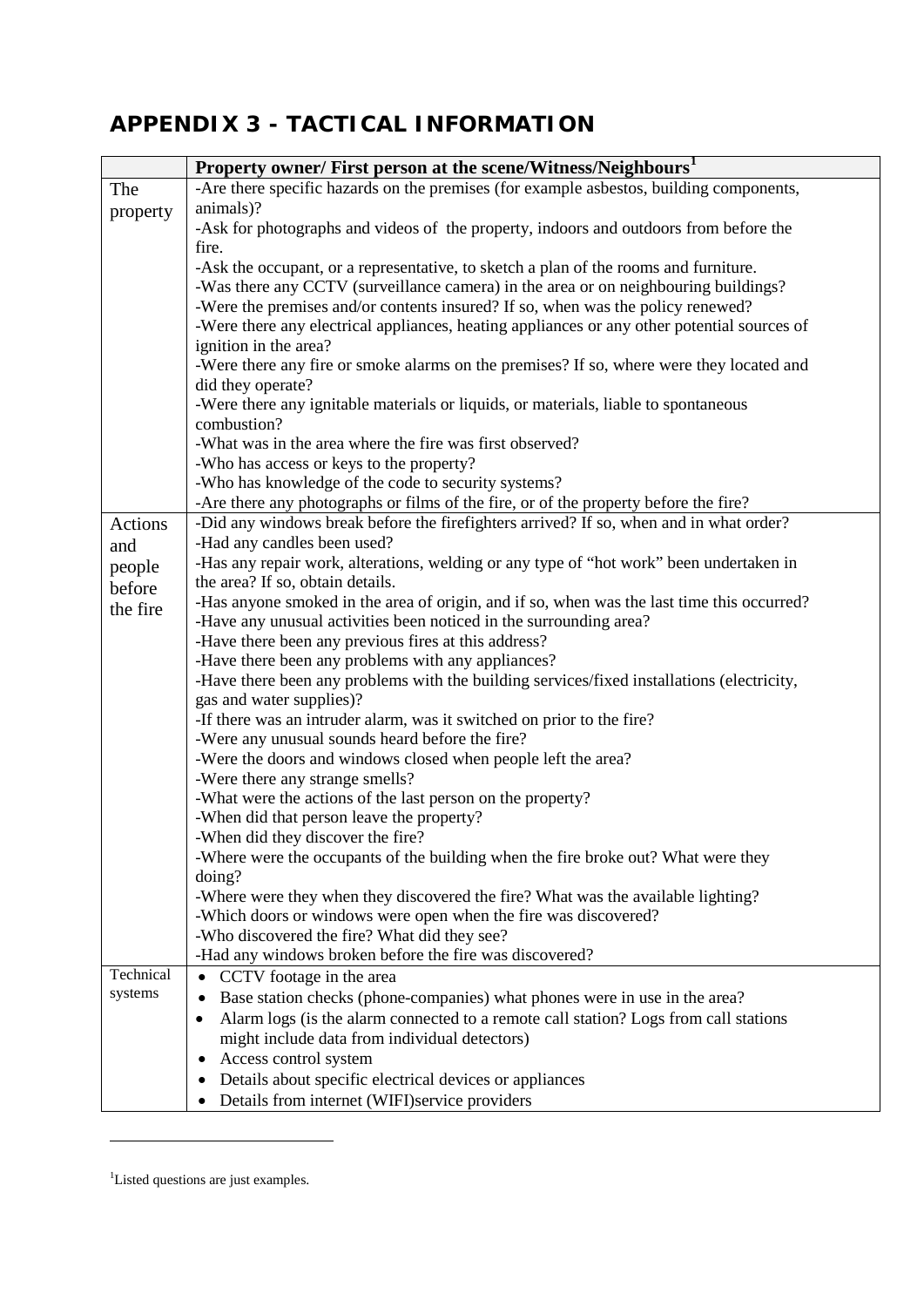| Drawings and plans (gas pipelines, electrical grids, structural information)     |
|----------------------------------------------------------------------------------|
| Licences                                                                         |
| Manuals about equipment<br>$\bullet$                                             |
| Regulations and standards<br>$\bullet$                                           |
| Recordings of emergency calls<br>$\bullet$                                       |
| Recordings of internal radio conversations (rescue service)<br>$\bullet$         |
| The amount of electricity used according to the electricity company<br>$\bullet$ |
|                                                                                  |
|                                                                                  |
|                                                                                  |
|                                                                                  |
|                                                                                  |
|                                                                                  |
|                                                                                  |
|                                                                                  |
|                                                                                  |
|                                                                                  |
|                                                                                  |
|                                                                                  |
|                                                                                  |
|                                                                                  |
|                                                                                  |
|                                                                                  |
|                                                                                  |
|                                                                                  |
|                                                                                  |
|                                                                                  |
|                                                                                  |
|                                                                                  |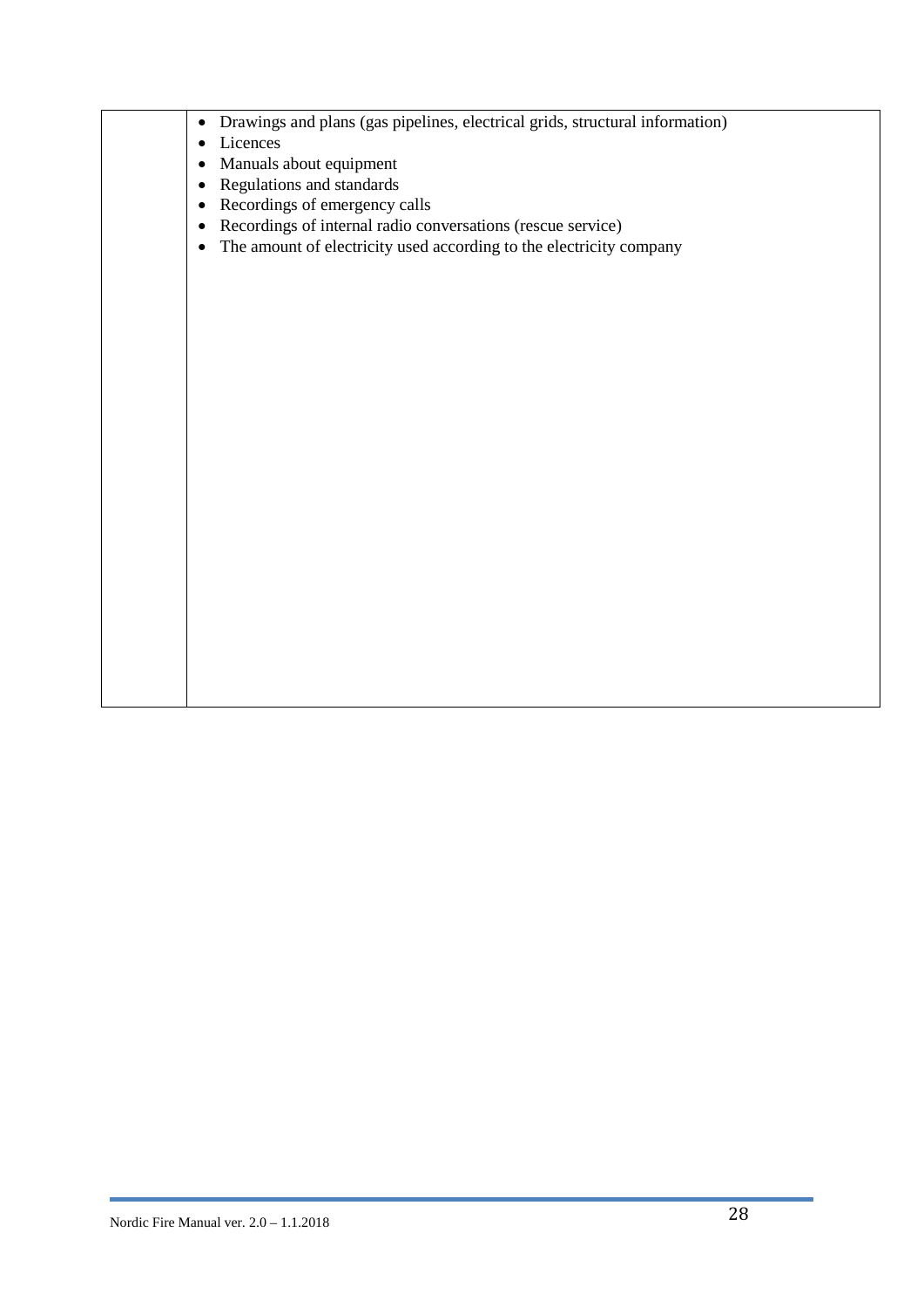## <span id="page-30-0"></span>**APPENDIX 4 - EXAMPLES OF FIRE CAUSES**

In all cases, regardless of the reason for the fire (arson, accidental, sickness, stupidity etc.), the fire image must be interpreted. Below is a short list of examples.

| Auto-ignition      | A substance that ignites spontaneously in normal              |
|--------------------|---------------------------------------------------------------|
|                    | atmosphere without an external source of ignition:            |
|                    | -Biological (e.g. hay)                                        |
|                    | -Chemical (e.g.pyrophoric substances)                         |
| Electrical         | Heat conduction/convection from:                              |
|                    | -Electrical equipment and appliances (e.g. shortcuts,         |
|                    | bad connections, overloads or insulation faults on            |
|                    | wiring)                                                       |
|                    | -Lighting equipment and heaters (e.g. overheating)            |
| Embers             | Embers glow, burn and radiate heat:                           |
|                    | -Ashes (e.g. from a conventional fireplace)                   |
|                    | -Sparks (e.g. airborne embers from a bonfire)                 |
|                    | -Glowing fire debris                                          |
|                    | -Live charcoal (from e.g. a BBQ)                              |
|                    | -A lit cigarette                                              |
| Explosion          | An explosion releases tremendous energy, usually with the     |
|                    | generation of high temperatures:                              |
|                    | -Natural (e.g. volcanic processes)                            |
|                    | -Chemical (e.g. explosives, gases)                            |
|                    | -Electrical and magnetic (i.e. high energy electrical arc     |
|                    | which rapidly vaporizes metal and insulation material)        |
|                    | -Mechanical and vapour (e.g. BLEVE)                           |
| Friction           | The force resisting the relative motion of solid surfaces,    |
|                    | fluid layers and material elements sliding against each other |
|                    | (e.g.faulty wheel bearings or brakes).                        |
| Natural phenomenon | A natural phenomenon is an observable event which is not      |
|                    | man-made:                                                     |
|                    | -Biological (e.g. fermentation of sugar into acids, gases     |
|                    | and/or alcohol)                                               |
|                    | -Chemical (e.g. fire from a rapid oxidation)                  |
|                    | -Geological (e.g. volcanic activities)                        |
|                    | -Meteorological (e.g. lightning)                              |
| Open flame         | An open flame can come from e.g.:                             |
|                    | -a lighter                                                    |
|                    | -matches                                                      |
|                    | -a candle                                                     |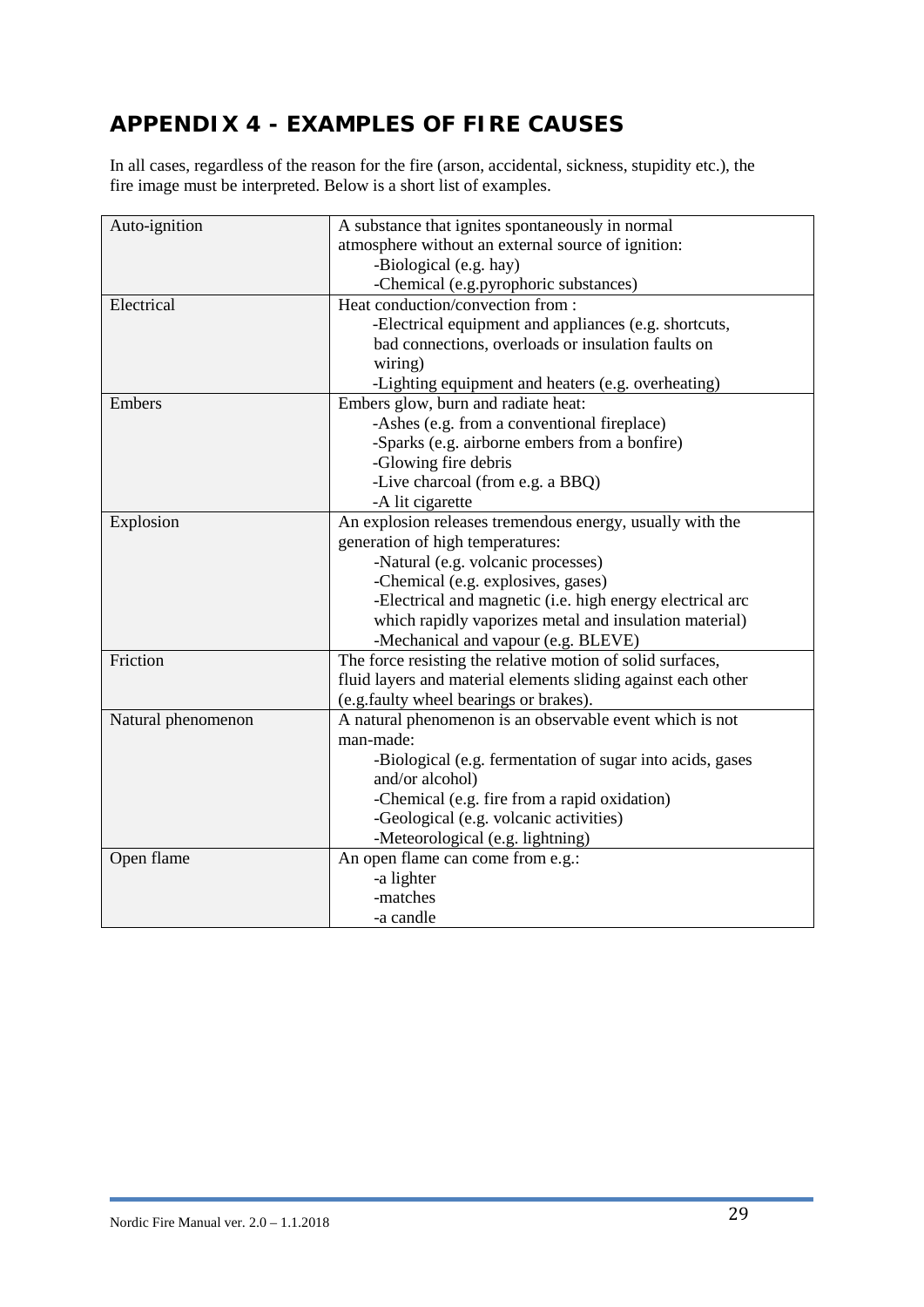## **APPENDIX 5 - PROTECTIVE CLOTHING**

#### **Personal safety equipment – basic:**

- a safety helmet
- safety boots
- protective ear equipment
- protective goggles
- gloves (industrial gloves and chemicalresistant rubber gloves).
- work clothing
- disposable overalls (dust-proof overalls)
- <span id="page-31-0"></span>• light

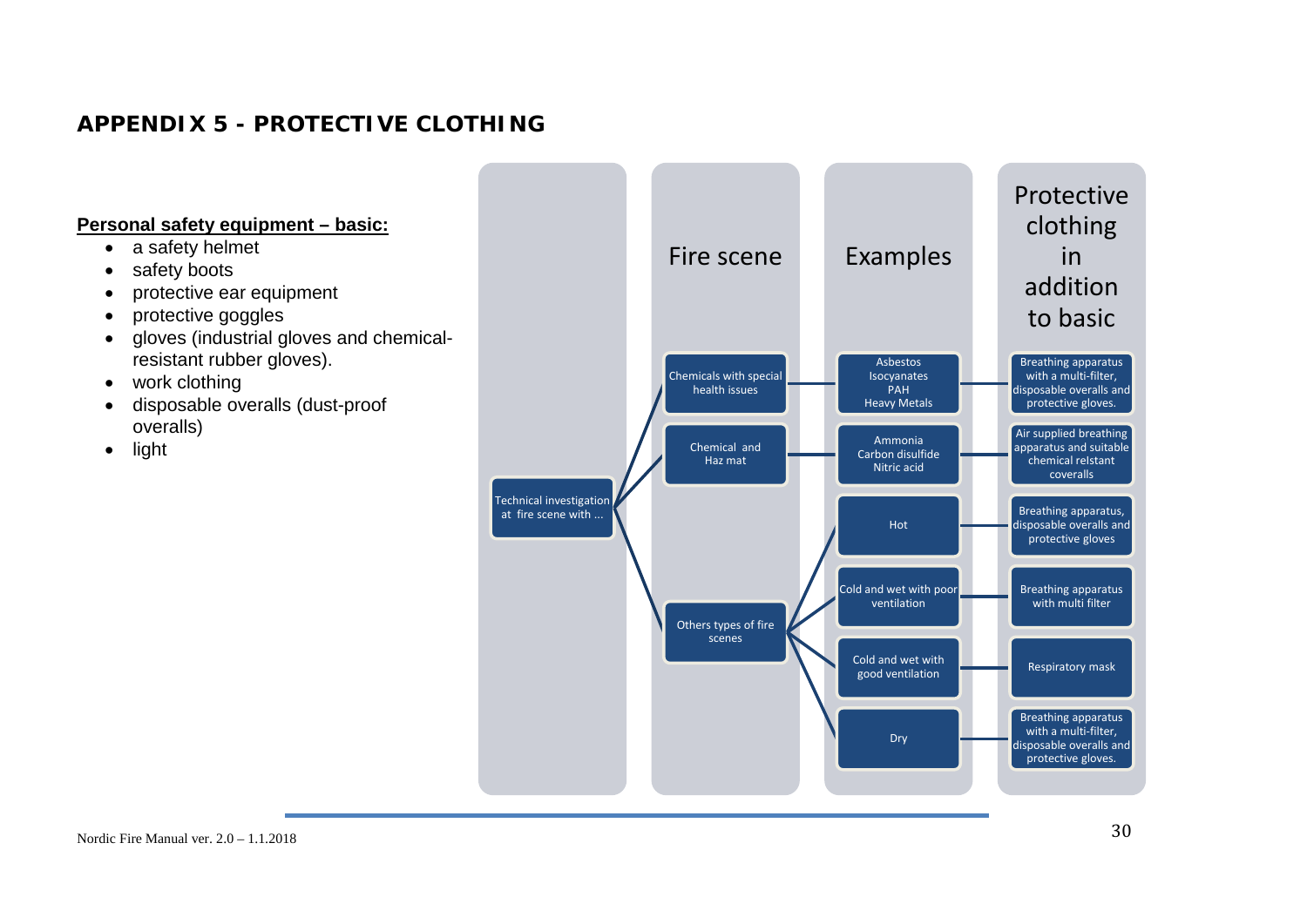## <span id="page-32-0"></span>**APPENDIX 6 - WORK ENVIRONMENT**

In a fire, a number of hazardous substances can develop, some of which we can neither see nor smell. Thanks to research, we know a lot about them. What we do not know is how long these substances remain in fire residue and for how long they are hazardous. In other words, residue at fire sites is always potentially hazardous. In addition, there is the risk of structural collapse.

#### **Before the examination starts**

- A risk analysis should be performed. This include assessing whether it is safe to enter the site.
- The risk analysis should be written by the officer in charge, who, together with his/her coinvestigator, determines when it is safe to start the examination.
- The fire site is never safe before it has cooled down and been ventilated.
- For safety reasons a fire site survey should never be performed by one person alone
- Good lighting is essential.
- A dedicated "fire-camera" should be used for taking pictures, so that hazardous matter is not carried from fire scenes to other locations.
- If it is absolutely necessary to examine a high-risk fire site, protective equipment must be used. In such cases a compressed air respirator face mask must be used. If the fire site case manager does not have access to such mask, they should be borrowed from local emergency services.

When the area is deemed safe enough to enter, an assessment must be made of what kind of protective gear will be needed. Normally, full protection requires:

- Disposable overalls with fire particle protection
- Boots with penetration protection and protective toe caps
- Approved gloves (work gloves and gloves that are resistant to chemicals)
- Fan filter respirator with mask and helmet. There are several brands of respirators with approved integrated protective helmets.
- Respiratory protection is used with a combination filter, i.e. ABEK-P.

The letters in the acronym represent air pollutants in gas or vapour form

- A: Vapours and gases from organic compounds, such as solvents
- B: Inorganic vapours and gases, e.g. chlorine, hydrogen cyanide, hydrogen sulphide
- E: Acid gases, e.g. sulfuric dioxide
- K: Ammonia and certain amines

P: Indicates the particle filter that is available in three classes, P1-P3. P3 provides protection against all types of particles, including asbestos

#### **Decontamination of equipment**

After the survey has been conducted, disposables are to be placed in plastic bags, which are sealed and then destroyed. Other equipment, including the camera, should be decontaminated with for example a soap solution (www.srsafety.com).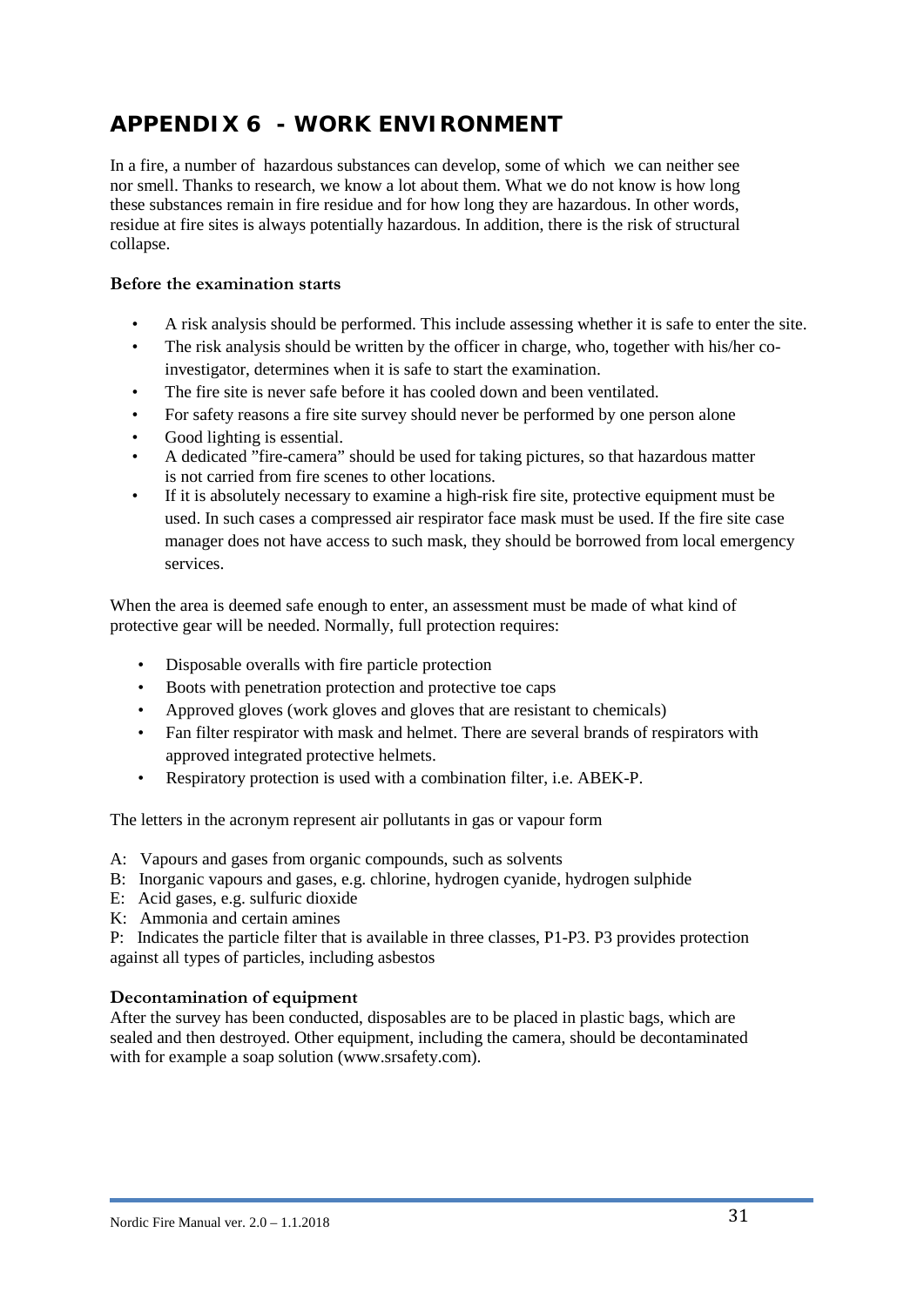# <span id="page-33-0"></span>**APPENDIX 7 - DEFINITIONS**

The following list of definitions is not exhaustive. Other terms will ble found in e.g. NFPA 921.

| <b>Accelerant</b>     | The flammable material that is used in an arson to accelerate the fire                                                                      |
|-----------------------|---------------------------------------------------------------------------------------------------------------------------------------------|
|                       | process. An accelerant can be solids (i.e. paper, PUR), liquids (i.e.                                                                       |
|                       | petrol) or gas (i.e. propane).                                                                                                              |
| <b>Arson</b>          | Fire caused by deliberate ignition, either to endanger another                                                                              |
|                       | person's life or to destroy property. For living creatures, danger can                                                                      |
|                       | take the form of smoke and/or the spread of fire.                                                                                           |
| <b>Carbonisation</b>  | Residue formed in flammable material in a fire in connection with                                                                           |
|                       | incomplete burning or pyrolysis.                                                                                                            |
| <b>Chimney effect</b> | A rising stream of heat, smoke and gases that is confined to a shaft or                                                                     |
|                       | similar vertical space (for example, stairways) or corners.                                                                                 |
| <b>Combustion</b>     | A heat-releasing (exothermic) reaction between flammable materials                                                                          |
|                       | and an oxidant (air, oxygen), usually followed by smoke, flames or                                                                          |
|                       | embers.                                                                                                                                     |
| <b>Combustion</b>     | The temperature the flammable material reaches when it burns.                                                                               |
| temperature           |                                                                                                                                             |
| Complete              | All organic material is burnt away and consumed in the combustion                                                                           |
| combustion            | process.                                                                                                                                    |
| <b>Concentrated</b>   | Description of demarcated area sustaining fire damage following the                                                                         |
| destruction           | ignition of flammable material in solid form or following ignition                                                                          |
|                       | with ignitable liquid. The extent of the fire damage depends on the                                                                         |
|                       | properties and construction of the material. When igniting an                                                                               |
|                       | ignitable flammable liquid, the underlay can act as a wick for the                                                                          |
|                       | remaining liquid in the course of the fire, which is why the fire can                                                                       |
|                       | continue in the material.                                                                                                                   |
| <b>Condensation</b>   | What happens when a substance goes from the gaseous phase to the                                                                            |
|                       | liquid phase.                                                                                                                               |
| <b>Conduction</b>     | Transfer (of heat, for example) by means of conductivity through                                                                            |
|                       | solid materials. Metals are good heat conductors.                                                                                           |
| Convection            | Transfer (of heat, for example) by means of a current (for example, a                                                                       |
|                       | hot air flow from a wood-burning stove or hot flue gases).                                                                                  |
| <b>Deflagration</b>   | A chemical reaction (rapid combustion) that can vary from a few                                                                             |
|                       | metres a second to several hundred metres a second, depending on                                                                            |
|                       | the chemical composition of the fuel: For example, 1-10 metres a                                                                            |
|                       | second for petrol vapour to several hundred metres a second for                                                                             |
|                       | black powder or nitrocellulose. Deflagration occurs where the speed                                                                         |
|                       | of combustion is lower than the speed of sound, as opposed to                                                                               |
|                       | detonation. Thus, an exhaust gas explosion or dust explosion is a                                                                           |
| <b>Density</b>        | deflagration.<br>The mass of a material in relation to its volume (expressed in $\text{kg/m}^3$ ).                                          |
|                       |                                                                                                                                             |
| <b>Detonation</b>     | Also called specific gravity or mass density.                                                                                               |
|                       | A chemical reaction of explosive materials that spreads at supersonic<br>speed (thousands of metres a second) and releases large volumes of |
|                       | energy and high temperatures. Thus, an explosion in an exploding                                                                            |
|                       | substance (explosive) is a detonation.                                                                                                      |
|                       |                                                                                                                                             |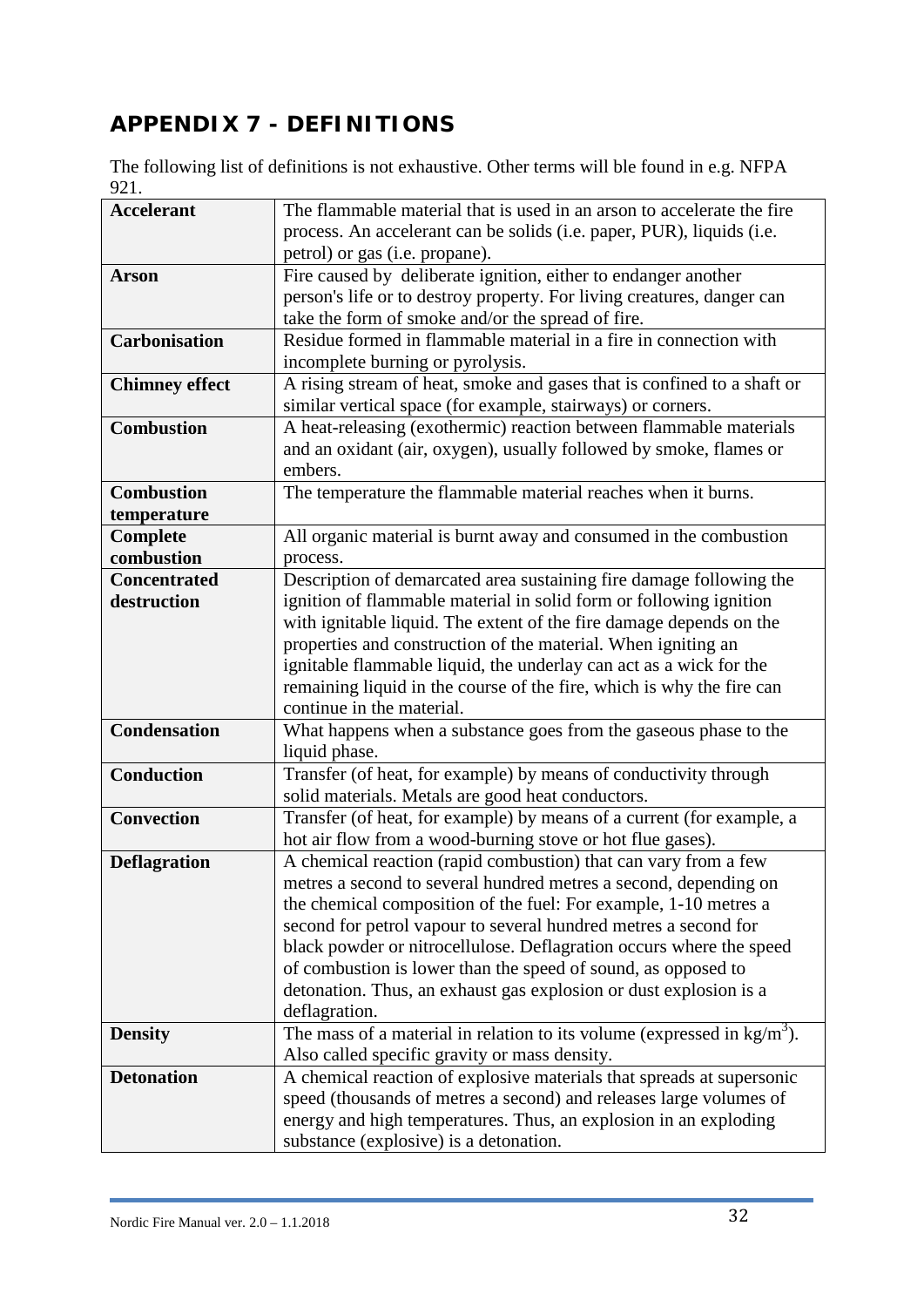| Endothermic            | A combustion process that cannot continue without the addition of                                                                     |
|------------------------|---------------------------------------------------------------------------------------------------------------------------------------|
|                        | heat.                                                                                                                                 |
| <b>Exothermic</b>      | A combustion process that releases heat and continues by itself                                                                       |
|                        | without depending on an external heat source. (See also                                                                               |
|                        | Endothermic).                                                                                                                         |
| <b>Explosion</b>       | An explosion is a rapid expansion of gases caused by either a                                                                         |
|                        | combustion or by the release of excess pressure. Can also be                                                                          |
|                        | described as the sudden formation of (potential) energy for motive                                                                    |
|                        | power with the production and release of gases under pressure, or the                                                                 |
|                        | release of gas under pressure. This release of high pressure gases can                                                                |
|                        | move, alter or destroy nearby materials. The energy content in                                                                        |
|                        | explosions is measured in TNT. 1 ton of TNT is equivalent to an                                                                       |
|                        | energy content of 4,184 gigajoules.                                                                                                   |
| <b>Explosive</b>       | See "Flammability limit".                                                                                                             |
| ranges                 |                                                                                                                                       |
| <b>Fire</b>            | An uncontrolled combustion process during which heat, smoke,                                                                          |
|                        | flames or embers are emitted.                                                                                                         |
| <b>Fire load</b>       | The total heat output that can potentially be released during the                                                                     |
|                        | complete combustion of all flammable material in a room or an area.                                                                   |
|                        | Measured in joules. (The volume of the flammable material present                                                                     |
|                        | that can potentially catch fire).                                                                                                     |
| <b>Fire machine</b>    | A construction designed for igniting a fire using a time-delay device.                                                                |
|                        | A fire machine can be constructed in many different ways, and                                                                         |
|                        | examples of fire machines include electronic/mechanical (with an                                                                      |
|                        | on/off timer), chemical (acid) or simply a naked flame placed on<br>flammable material.                                               |
| <b>Fire resistance</b> |                                                                                                                                       |
|                        | A construction's ability to withstand the effects of fire expressed in<br>connection with standardised testing. Expressed in minutes. |
| <b>Flame</b>           | A luminous combustion zone that results from the reaction between                                                                     |
|                        | gases and which creates heat.                                                                                                         |
| <b>Flaming fire</b>    | A combustion process that arises in flammable material when it is in                                                                  |
|                        | its gaseous state and is at a sufficiently high temperature.                                                                          |
| <b>Flammability</b>    | The lower and upper flammability limits indicate the range,                                                                           |
| limit                  | expressed as a volume percentage, in which a mixture of the                                                                           |
|                        | substance (gas, liquid vapour or dust) and atmospheric air at a normal                                                                |
|                        | temperature can be ignited. The range between the two limits is also                                                                  |
|                        | referred to as the flammable range or the explosive range.                                                                            |
| <b>Flashover</b>       | The moment when all flammable material in the room is involved in                                                                     |
|                        | the fire. All flammable material in the room has reached ignition                                                                     |
|                        | temperature and the fire is fully developed.                                                                                          |
| <b>Flashpoint</b>      | The lowest temperature at which a flammable/ignitable liquid                                                                          |
|                        | releases combustible vapours.                                                                                                         |
| <b>Melting point</b>   | The temperature at which a material goes from solid form to the                                                                       |
|                        | liquid/fluid phase. (Expressed in degrees C).                                                                                         |
| <b>Heat conduction</b> | Heat that flows through a solid material.                                                                                             |
| <b>Ignition source</b> | The source of heat or flame that is used to ignite a material.                                                                        |
| <b>Ignition</b>        | The temperature to which a material has to be heated using a                                                                          |
| temperature            | standard method in order for it to burst into flame in atmospheric air.                                                               |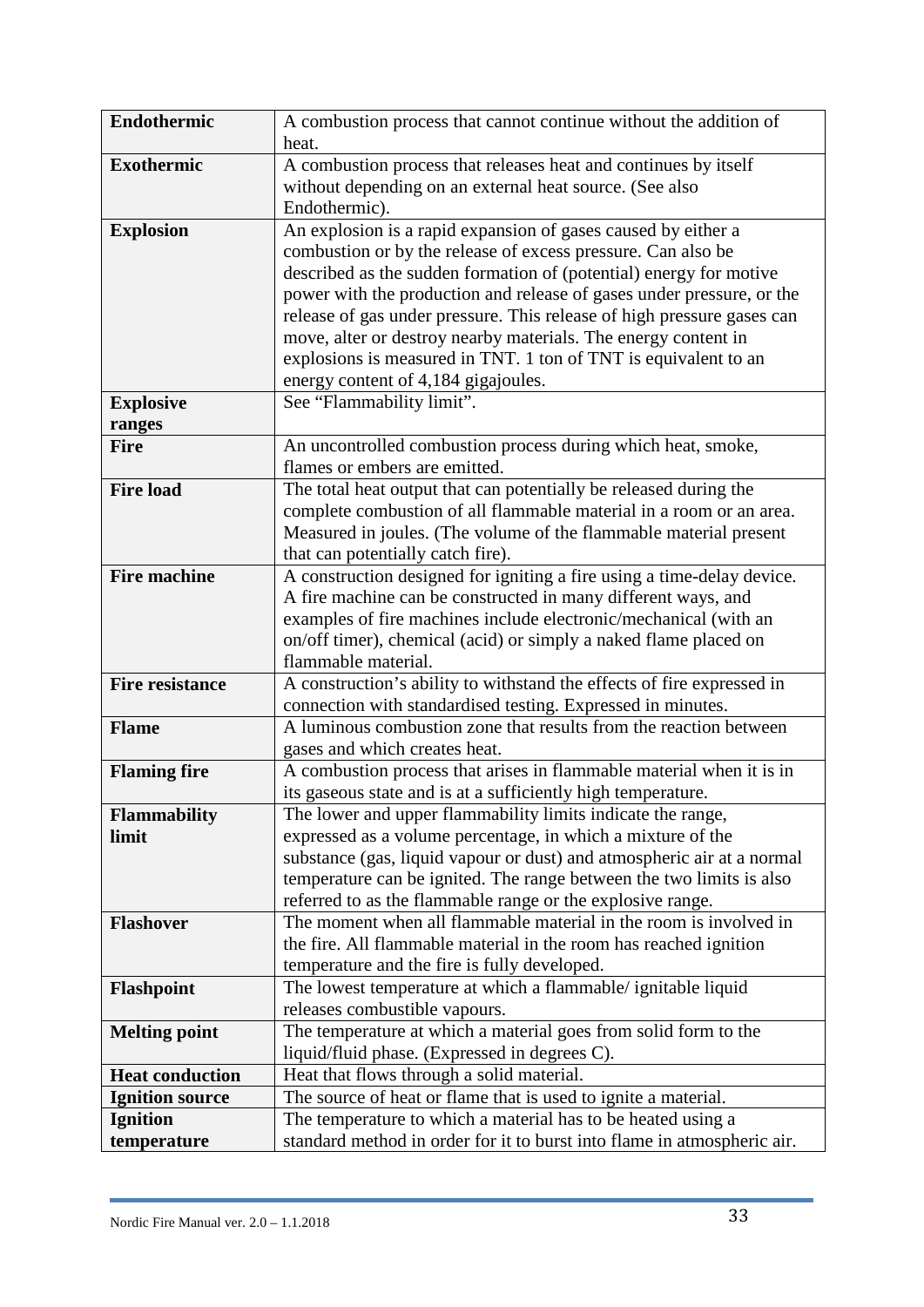| Incomplete             | A combustion process in which not all flammable materials are burnt       |
|------------------------|---------------------------------------------------------------------------|
| combustion             | completely (CO and soot is formed).                                       |
| Non-flammable          | A material that cannot be ignited/burn under established testing          |
| material               | conditions. (ISO 1182).                                                   |
| Optimal                | The proportion of each component in a mixture of flammable gas and        |
| mixture                | air which gives the quickest and cleanest combustion.                     |
| Oxygen                 | An element, odourless, invisible, non-flammable but fuels a fire. $(O_2)$ |
|                        | – ordinary air contains approximately 21% $O_2$ ).                        |
| Picture of the         | A comprehensive observation of the site of the fire.                      |
| fire                   |                                                                           |
| <b>Point of Origin</b> | The place at which the fire started.                                      |
| or Initial Fire        |                                                                           |
| <b>Pyrolysis</b>       | Chemical fission of a material due to the influence of heat               |
| <b>Radiation</b>       | The transfer of heat in the form of electromagnetic waves (infrared       |
|                        | light, transmitted in straight lines at the speed of light).              |
| <b>Smoke</b>           | Small solid particles in gas, caused by combustion or pyrolysis.          |
| <b>Smoke and heat</b>  | A system that is used to direct and remove smoke, heat, odours,           |
| ventilation            | flames or flue gasses in a building during a fire.                        |
| system                 |                                                                           |
| <b>Smoke</b>           | Ventilation for removing smoke, gases etc. in the event of a fire.        |
| ventilation            |                                                                           |
| system                 |                                                                           |
| <b>Smouldering</b>     | A fire in flammable material without the presence of flames but with      |
| fire                   | the generation of light and heat (and possibly smoke) from the            |
|                        | combustion zone (the speed of combustion is below 1 mm a second).         |
| <b>Spontaneous</b>     | Self-heating of flammable material resulting in ignition. The causes      |
| ignition               | of spontaneous ignition can be divided into three processes:              |
| (combustion)           | 1: Chemical reactions/spontaneous ignitions                               |
|                        | 2: Physical causes                                                        |
|                        | 3: Biological causes.                                                     |
| <b>Sublimation</b>     | Distillation at low temperature. A material that goes directly from       |
|                        | solid form to gas/vapour form (for example, wood and paper etc.).         |
| <b>Under</b>           | Development of a fire where the supply of air is less than what the       |
| ventilation            | fire needs.                                                               |
| <b>Vapour</b>          | The gaseous state of a substance which, under normal pressure and         |
|                        | temperature conditions, is usually a liquid.                              |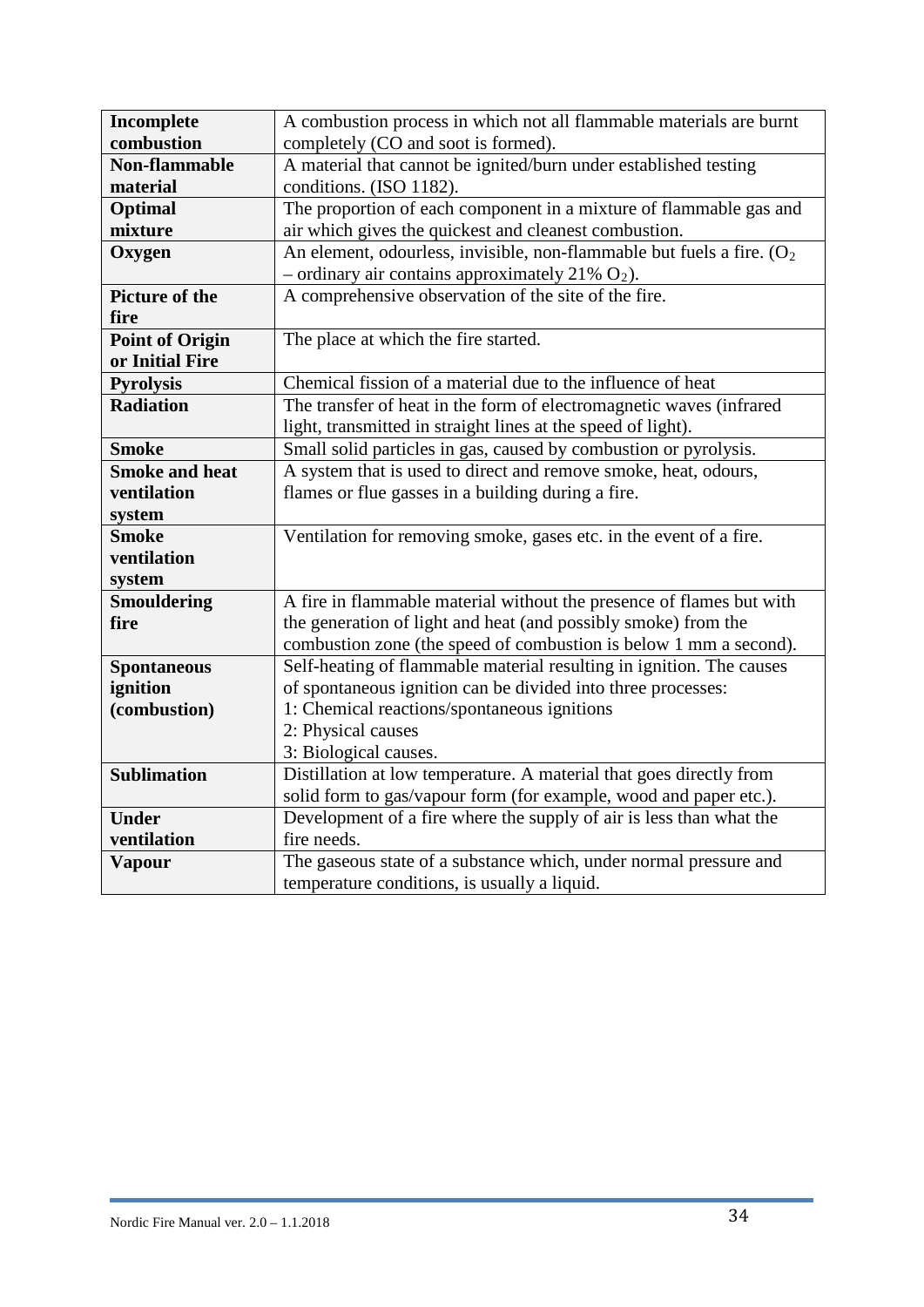## <span id="page-36-0"></span>**REFERENCES**

- o NFPA 921, Guide for Fire and Explosion Investigations
- o Practical guide for fire investigators and specialists in fire and explosion investigations, ENFSI
- o Kirk's Fire Investigation, John D. DeHaan/David J. Icove, Pearson
- o Practical Fire and Arson Investigation, John J. O'Connor, Elsevier
- o Scientific protocols for fire investigation, John. J. Lentini, CRC Press
- o Enclosure fire dynamics, Björn Karlsson/James G. Quintiere, CRC Press
- o Elektricitet och brander, David Widlund, MSB
- o Ignition handbook, Vytenis Babrauskas phd., FSP/SFPE
- o Brannfysikk fra teori til praksis, Guttorm Liebe, Norsk brannvernforening
- o Håndbok i brannetterforskning, Norsk brannvernforening
- o Crime scene management and evidence recovery, Deborah Beaufort-Moore, Oxford

#### WORK ENVIRONMENT

For more detailed research on the topic so cited, including following reports and checklists issued in the Nordic countries:

- o HMS håndbok for politi- og lensmannsetaten, Politidirektoratet
- o "Arbetsmiljöproblem vid brandorsaksundersökning" (Christer Pedersén, Specialarbete kriminalteknisk grundutbildning 2003-2004, Sverige).
- o "Asbestfaran på brandplatser" (Helene Almgren, Specialarbete i kriminalteknisk grundutbildning 2007-2008, Sverige).
- o "Rutin för arbetsmiljöarbete vid brandplatsundersökningar" (Polismyndigheten i Dalarna, Sverige).
- o "Arbetsmiljöarbete vid brandplatsundersökningar" Polismyndigheten i Örebro län, Sverige).
- o "Foranstaltninger mod farlige kemiske stoffer på brandsteder". (Crecea rapport. Rikspolitiet, Efterforskningsafdelningen, Kriminaltekniskt center, Danmark).
- o "Sikkerhedsvurdering av Brandsted" samt "Brug af personlige værnemidler" (Rikspolitiet, Efterforskningsafdelningen, Kriminaltekniskt center, Danmark)
- o "Instruks For arbeide på steder hvor det er fare for påvirkning av asbest eller helseskadlige branngaser" samt "Instruks – HMS på åsteder" (Oslo Politidistrikt).
- o "Kemikaalialtistumisen vähentäminen palokohteissa" "Skyddsanvisning för brandutredare" (VTT Technical Research Centre of Finland - Finland)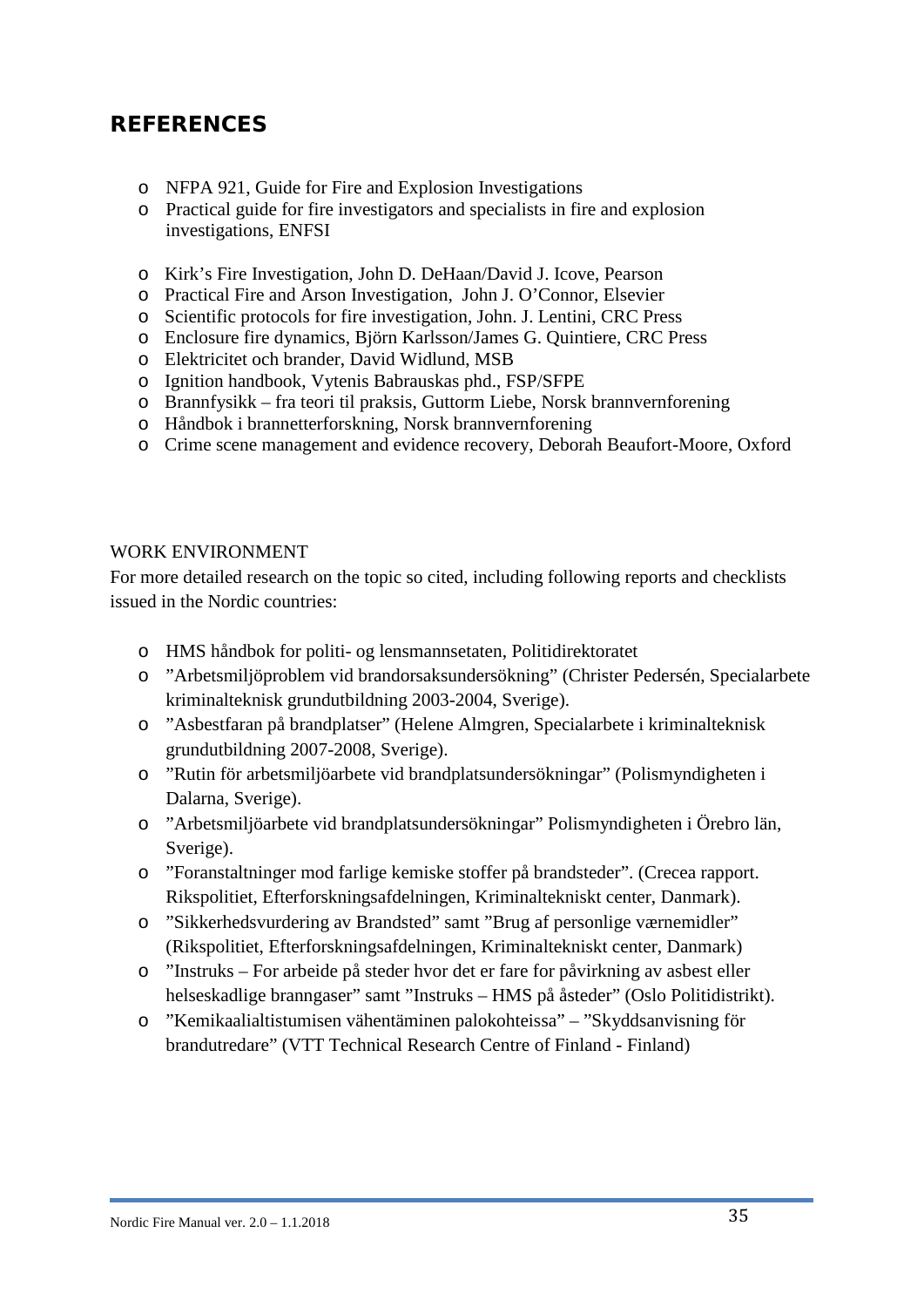#### CONTACT LIST – Nordic Fire group

If you have any comments, additions, suggestions or remarks, you can contact the following:

**Sølvi M. Harjo KRIPOS Brynsalleen 6 Postboks 8163 Dep. 0034 OSLO NORWAY Tlf. + 47 23 20 83 29 Tlf. + 47 94 83 45 60 [solvi.harjo@politiet.no](mailto:solvi.harjo@politiet.no)**

**Christer Pedersén Polismyndigheten, Region nord Box 720 851 21 Sundsvall SWEDEN Tlf. + 46 10 568 01 77 Tlf. + 46 70 312 34 82 [christer.pedersen@polisen.se](mailto:christer.pedersen@polisen.se)**

**Gert Jakobsen DBI Jernholmen 12 2650 Hvidovre DENMARK Tlf. +45 36 34 90 00 Tlf. +45 29 25 65 73 [gja@dbi-net.dk](mailto:gja@dbi-net.dk)**

**Kai Sjöholm Keskusrikospoliisi Rikostekninen laboratorio PL 285 01301 Vantaa FINLAND Tlf.+ 358 40 70 54 518 [kai.sjoholm@poliisi.fi](mailto:kai.sjoholm@poliisi.fi)**

**Alv-Einar Sandvik Oslo politidistrikt Postboks 8101 Dep. 0032 OSLO NORWAY Tlf. + 47 22 66 48 50 Tlf. + 47 91 31 09 66 [alv-einar.sandvik@politiet.no](mailto:alv-einar.sandvik@politiet.no)**

**Tobias Wallentin NFC 581 94 Linköping SWEDEN Tlf. +46 10 562 82 96 Tlf. +46 76 525 01 74 [tobias.wallentin@polisen.se](mailto:tobias.wallentin@polisen.se)**

**Hans Jørgen L. Sørensen Rigspolitiet - NKC Nørre Voldgade 22 7000 Fredericia DENMARK Tlf. + 45 76 24 13 91 Tlf. + 45 25 17 97 80 [hso011@politi.dk](mailto:hso011@politi.dk)**

**Knut Lehtinen Egentliga Finlands räddningsverk Eriksgatan 35 20100 Åbo FINLAND Tlf. + 358 50 43 19 602 [knut.lehtinen@turku.fi](mailto:knut.lehtinen@turku.fi)**

**Gudmundur Ingi Runarsson Reykjavik Metropolitan Police Vínlandsleið 2-4 113 Reykjavík ICELAND Tlf: +3548431327 [gudmundur.runarsson@lrh.is](mailto:gudmundur.runarsson@lrh.is)**